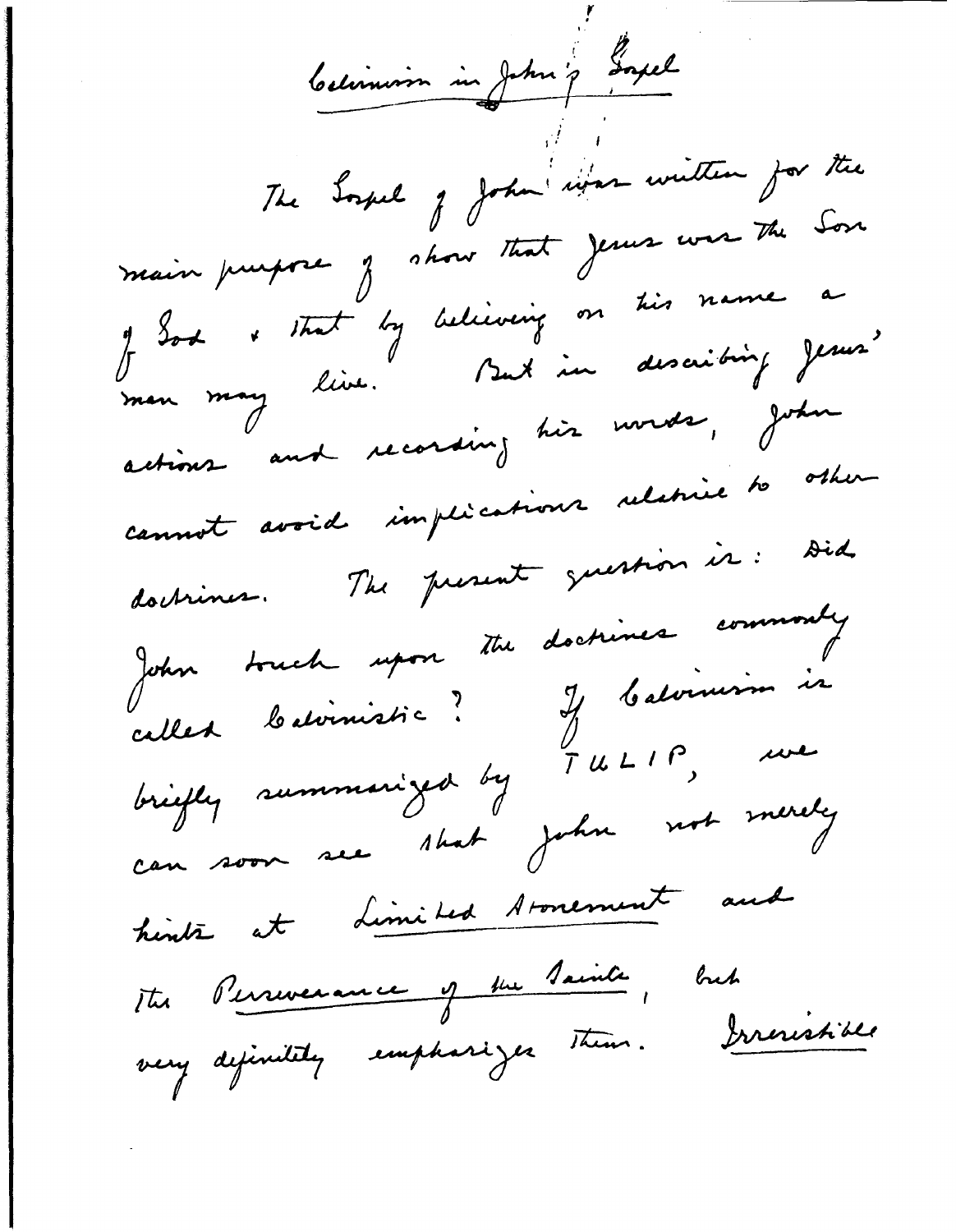Grace in nather clearly implied; Total Depravity in less clearly implied; and while The saligest matter y the Expel affords little opportunity to discuss Un conditional Electrois, par This doctrine avoite a fuller exposition je Justification by Faith, revertheless even linconsitional Election is not passed over in silence. All fine doctioner are based on The Sovereignty Josel, and the Soyal Leader the<br>Sovereignty of Sod without always making a définiti mention je any one je the fine.  $TUL/P$ Let us therefore take up in the order of the letters.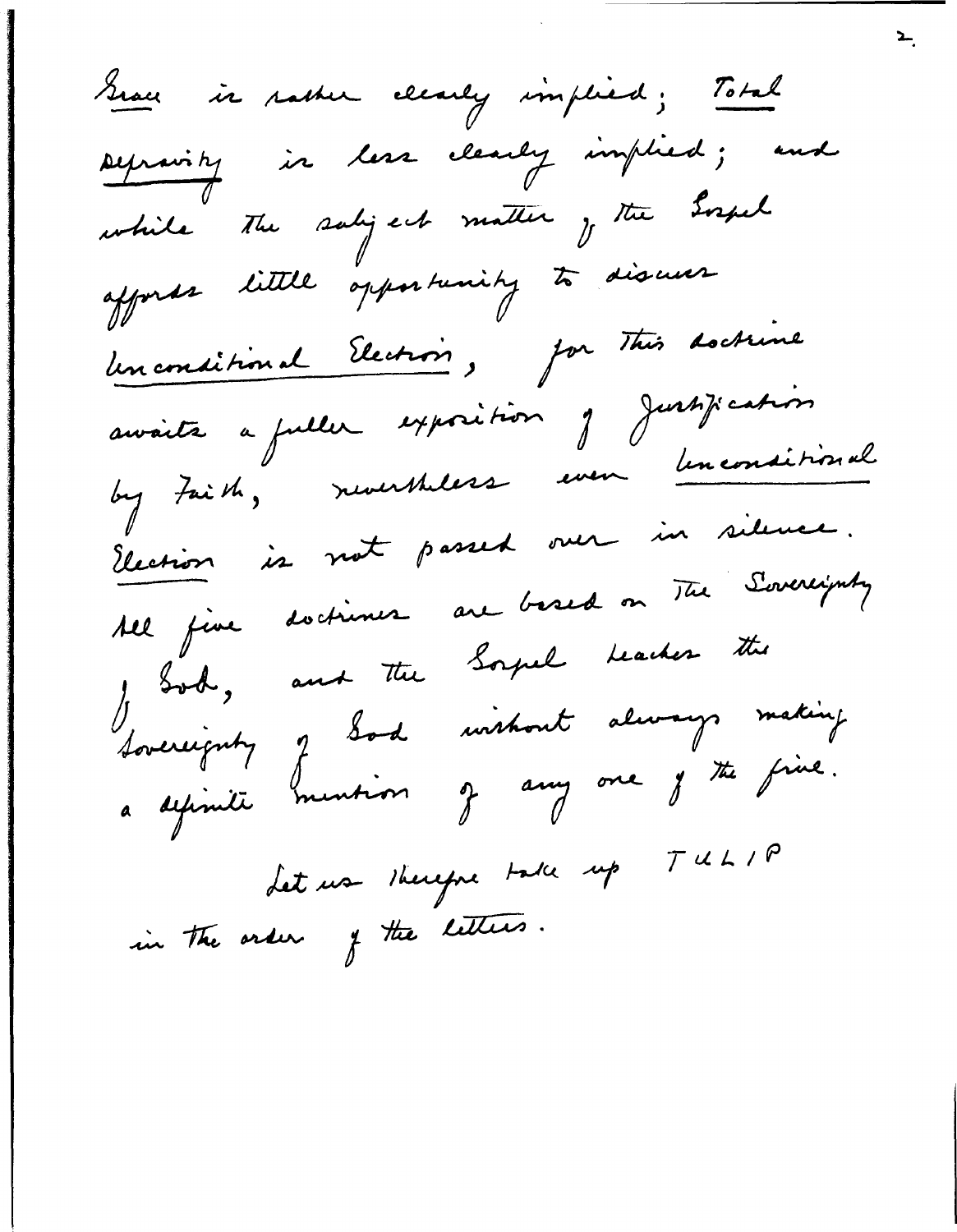The doctions of Total Depravity holds That sin her vitiated all path of the human constitution. It does not mean That any man in as bask as he could imaginably be; but it means that no word, thought, or seed escapes the balgful implement j'in. The doctrine J Total Septevity goes farsher than The base notion that men commit wil acts. If strictly defined, it may not jo so for as the idea of the immediate imputation of Assum's sin and the natural posseritz's interitance y approacht. a depressed nature. To be rure, the Bible Leacher there things; there and it is sometimes difficult to say precisely where one doetime merges into another; but if very shirtly circumsvibet, Total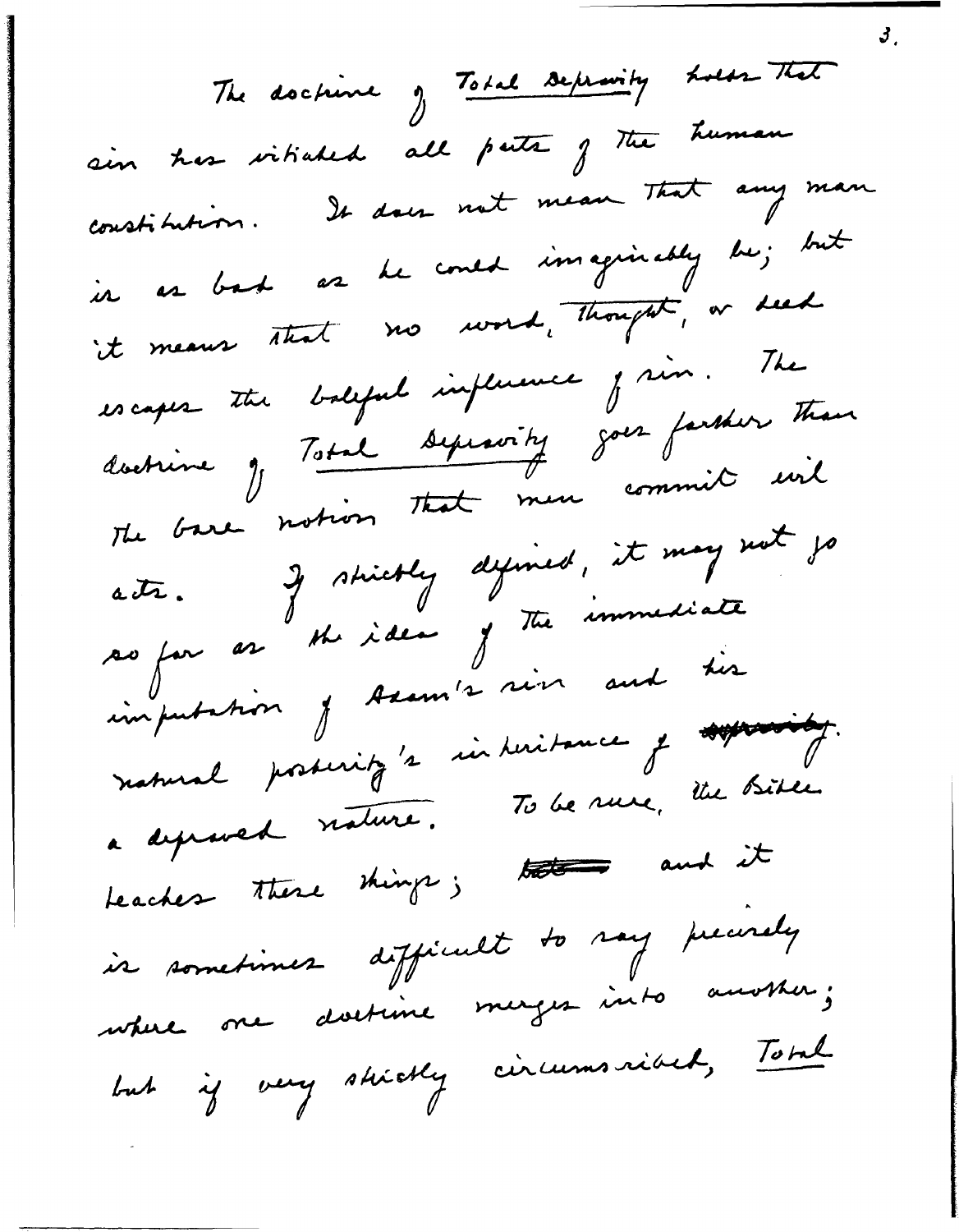sepainty means that all agreats of human nature Lune been affected by vin. Man in his tatality<br>in rinful. No part z tim remains ripheons. tte fact je sin. John 1:29 says, "Behold the "<br>9, I sin. John 1:29 says, "Behold the " Lamb of Sod that takes away The rin of the world. Then come The sine of the money changers in the Limple, the sine of the rooman of samsice, The sine of the Pheriseus, and J Judes, and The disciples tro. None of There quite say That every thought, every word, and every ded j<sup>ll</sup> men is rinjul. of course John did not have to say This, Jur, finit, et vos not essentialitoins puisse, and record, the Old Testament had already suid it appe quite clearly. In fact, Paul's mort explicit passage on total depeasity is mainly a series je gustations from the Brahms.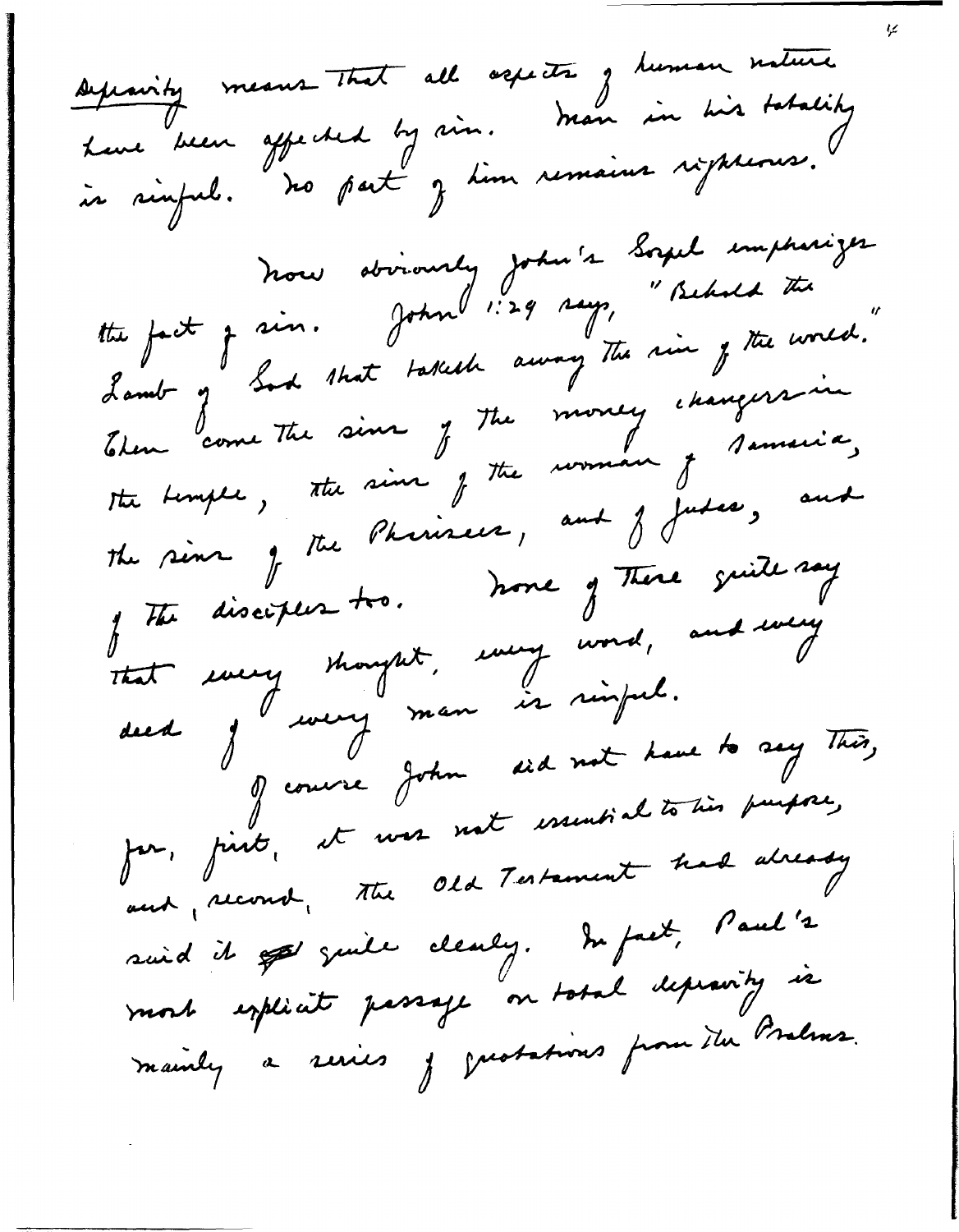Nevertheless John says or implies more what is wrong . Let us guickly run Through the Soyel from beginning to end.

John 1:5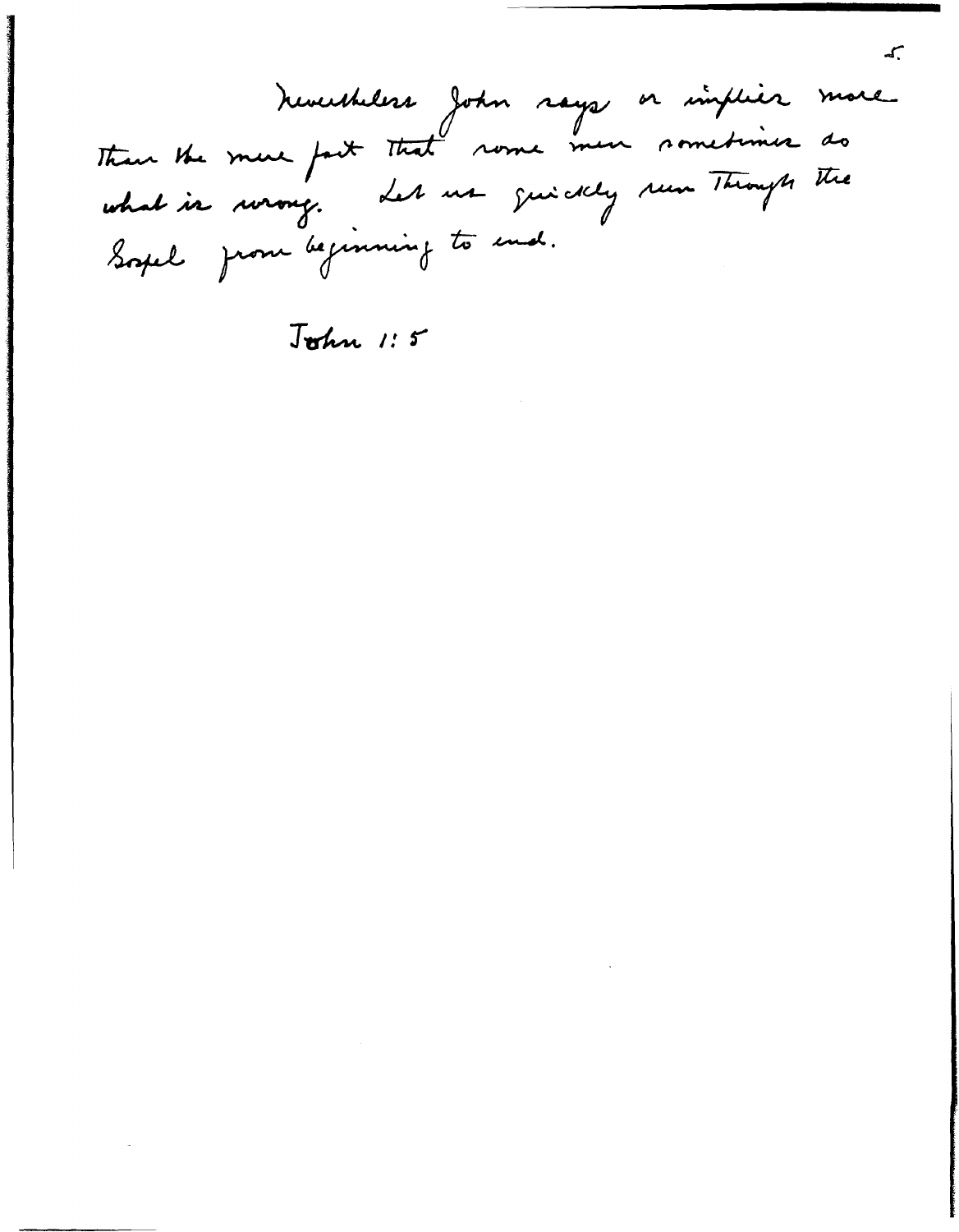10<br>John 1:11

 $\sim$   $\sim$ 

 $\bar{\omega}$ 

 $\hat{\boldsymbol{\beta}}$ 

 $\ddot{\phantom{a}}$ 

 $\mathcal{C}$ 

 $\cdot$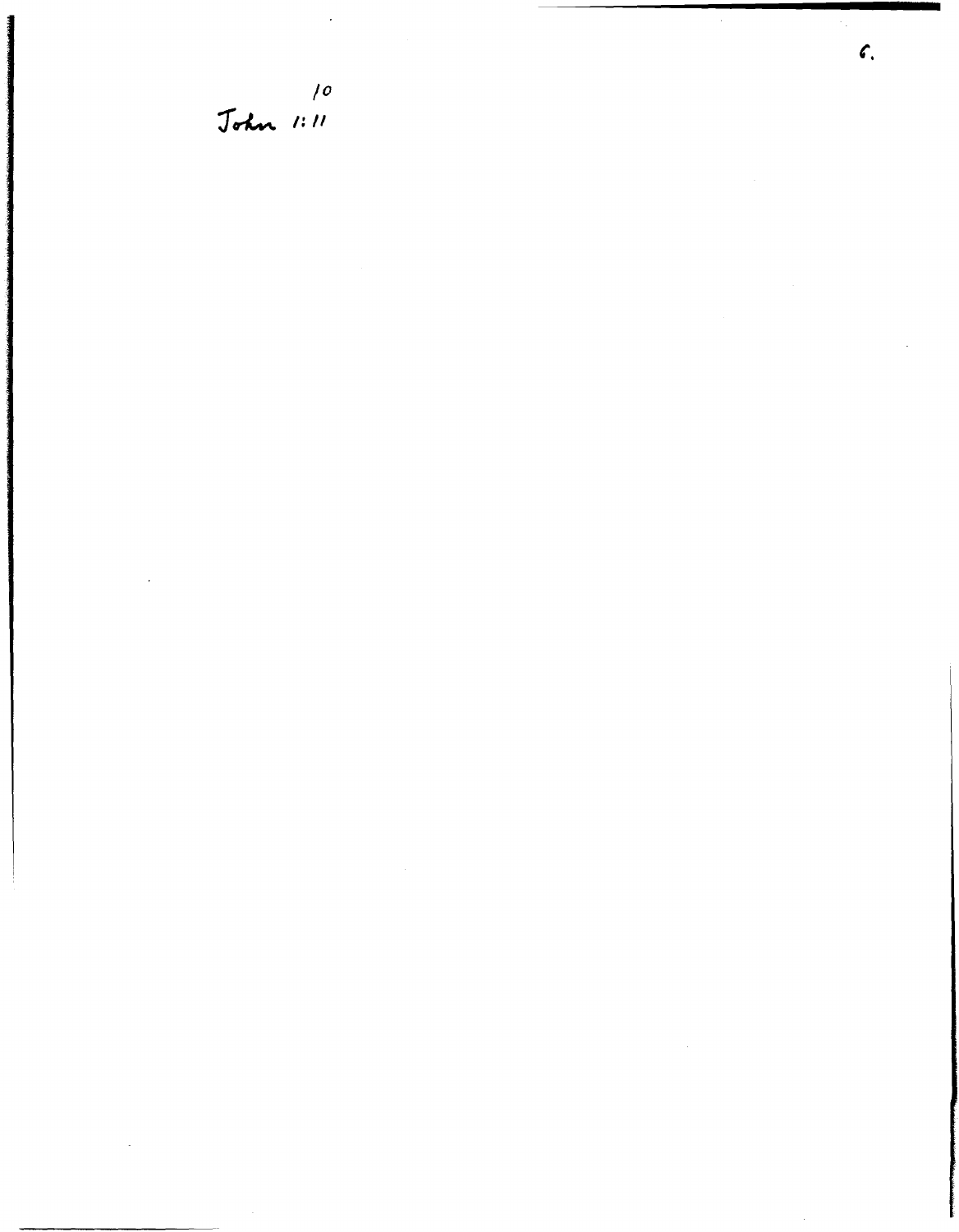John 3:3, 5, 6,

"leneess a man le born ajoin, le can dree  $\sqrt{\kappa}$  or  $\frac{1}{2}$  how.

Since a person is born as a whole person, not a new birsts -s refer 1 v just 1/2 or  $\frac{3}{4}$ , : v dd " whole person" was whole person too. simple.

" devent a man les borns j'auster 1 spirit ...  $3.5$ 

" Il is born of I flash is flesh, & I C is born of V  $3:6$ spirel is spiret. "

This again reflects on The difference between  $\sqrt{2}$  bishs.

1,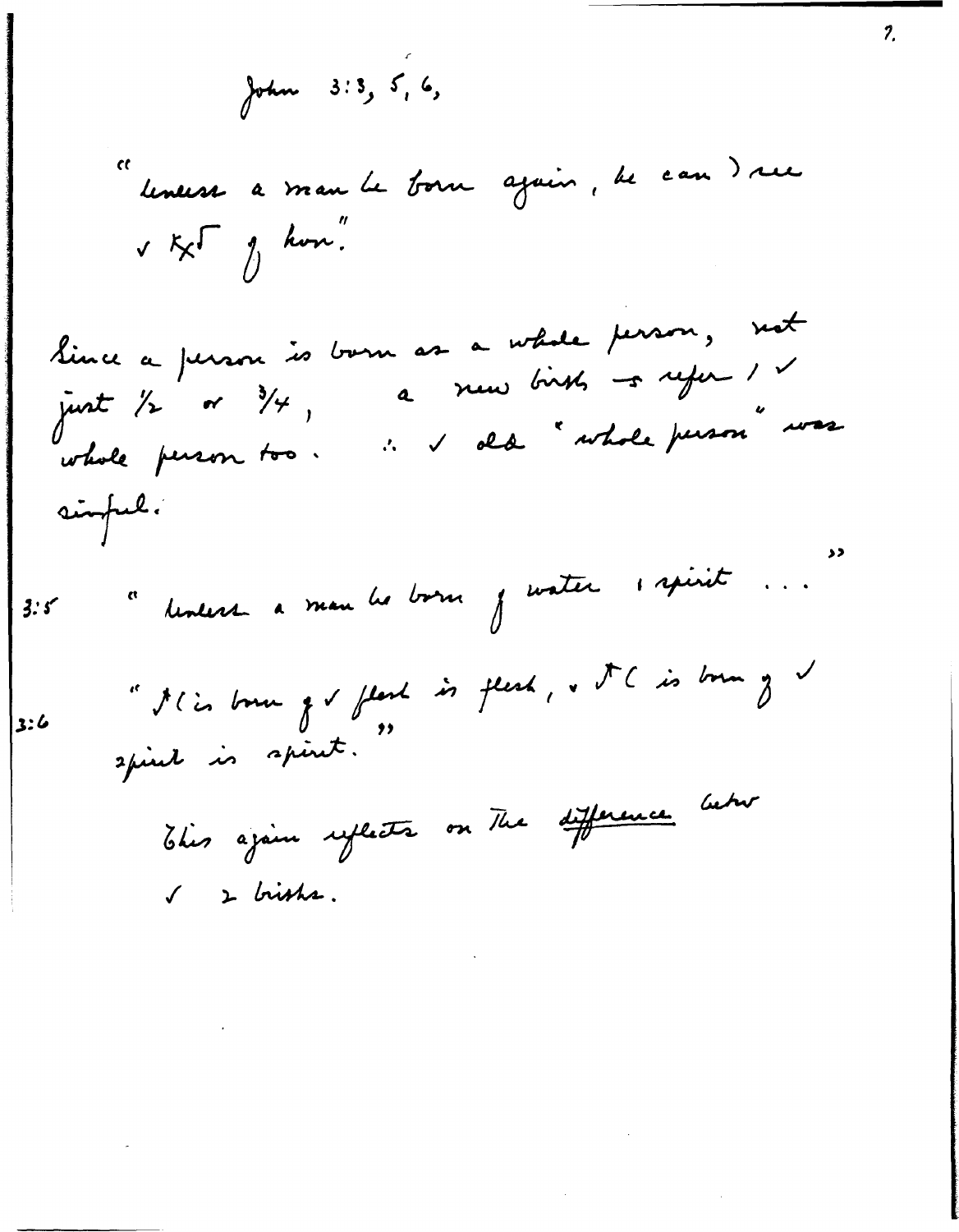I versen all indicate  $\frac{1}{2}$  1 1 s  $3:3,5,6$ brith, a man is born in sin. men do not first become simmers in Later lift. I terminique + some Baptists teach de children are immorent.]

3:19 "mon loved dantmers sur sur signit bee decas nue unit.  $L$  fore = "aya $\pi$  a' $\omega$  ) The ref. I love shows how deep realed it cirt  $w\rightarrow$ .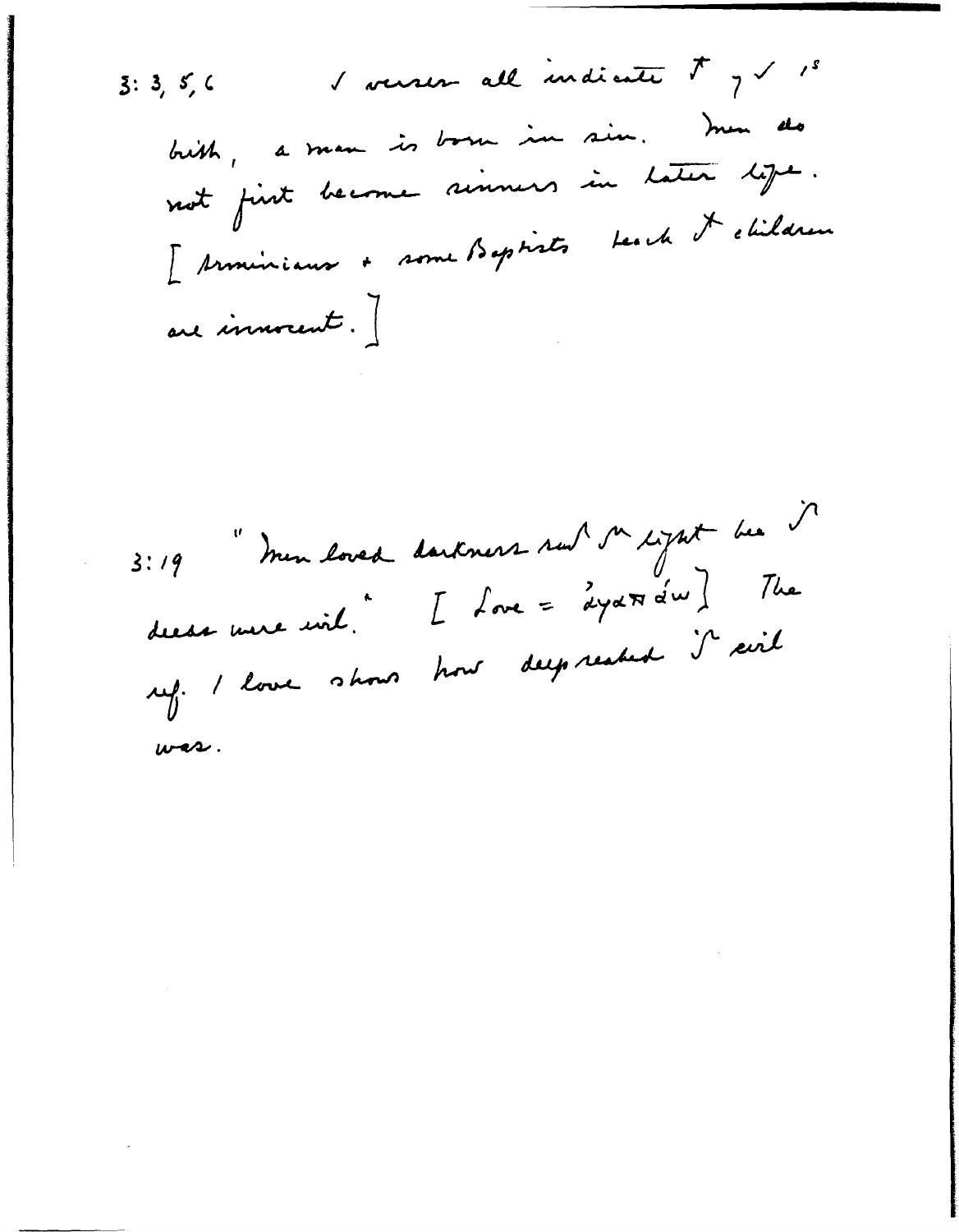6: 44   
 
$$
\frac{1}{10}
$$
  $\frac{1}{10}$   $\frac{1}{10}$   $\frac{1}{10}$   $\frac{1}{10}$   $\frac{1}{10}$   $\frac{1}{10}$   $\frac{1}{10}$   $\frac{1}{10}$   $\frac{1}{10}$   $\frac{1}{10}$   $\frac{1}{10}$   $\frac{1}{10}$   $\frac{1}{10}$   $\frac{1}{10}$   $\frac{1}{10}$   $\frac{1}{10}$   $\frac{1}{10}$   $\frac{1}{10}$   $\frac{1}{10}$   $\frac{1}{10}$   $\frac{1}{10}$   $\frac{1}{10}$   $\frac{1}{10}$   $\frac{1}{10}$   $\frac{1}{10}$   $\frac{1}{10}$   $\frac{1}{10}$   $\frac{1}{10}$   $\frac{1}{10}$   $\frac{1}{10}$   $\frac{1}{10}$   $\frac{1}{10}$   $\frac{1}{10}$   $\frac{1}{10}$   $\frac{1}{10}$   $\frac{1}{10}$   $\frac{1}{10}$   $\frac{1}{10}$   $\frac{1}{10}$   $\frac{1}{10}$   $\frac{1}{10}$   $\frac{1}{10}$   $\frac{1}{10}$   $\frac{1}{10}$   $\frac{1}{10}$   $\frac{1}{10}$   $\frac{1}{10}$   $\frac{1}{10}$   $\frac{1}{10}$   $\frac{1}{10}$   $\frac{1}{10}$   $\frac{1}{10}$   $\frac{1}{10}$   $\frac{1}{10}$   $\frac{1}{10}$   $\frac{1}{10}$   $\frac{1}{10}$   $\frac{1}{10}$   $\frac{1}{10}$   $\frac{1}{10}$   $\frac{1}{10}$   $\frac{1}{10}$  <

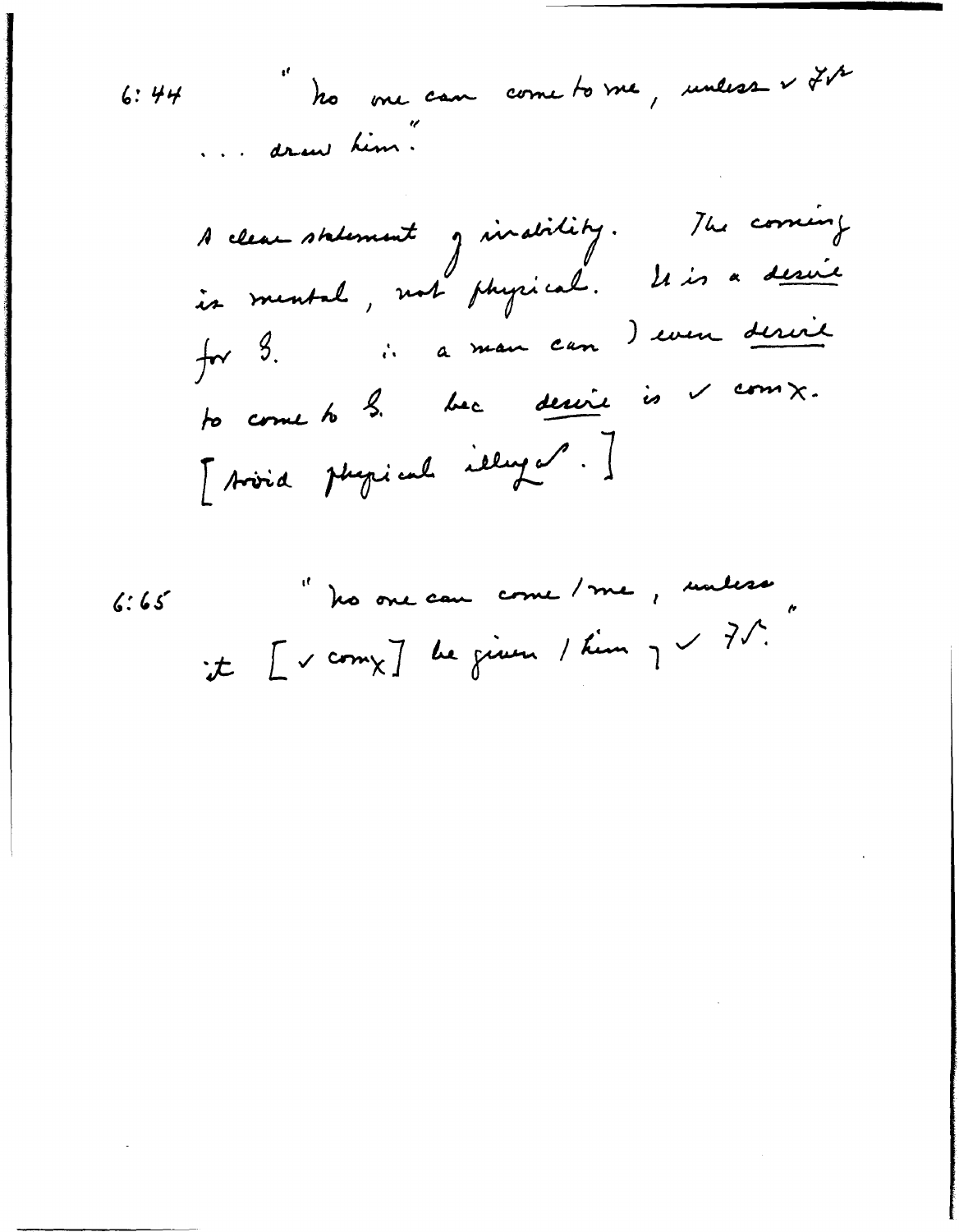در "Jou are j your fr v devil ...  $8:44$ This shows how dup I ind is; P it your only to the jews.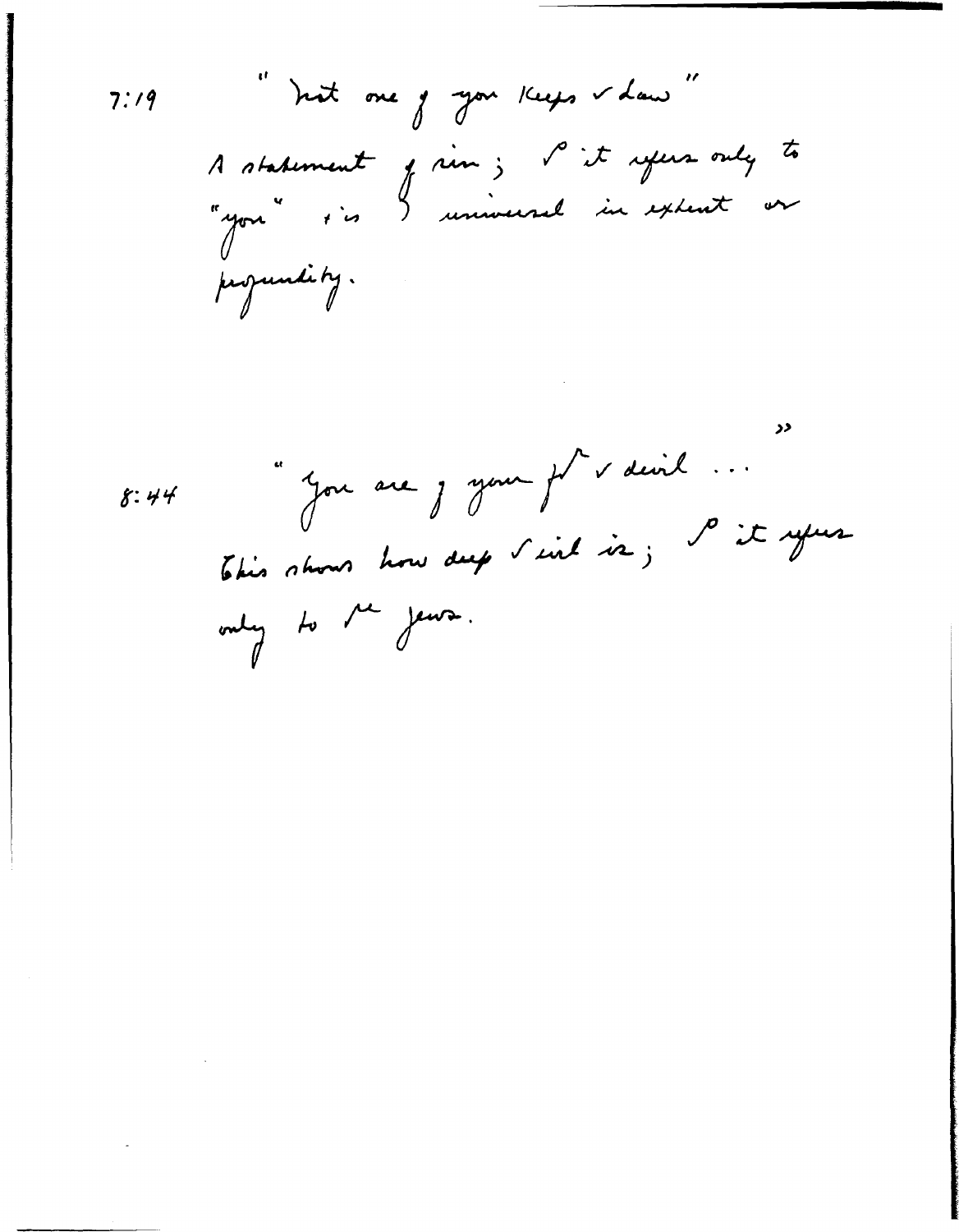bra's peoplease seem to be  $12:38 f$ universel in x7, so j'enuse les proches only 1 r Jeux. Houseux, To (- halk I arm. Je donc been revealed is more clearly remineral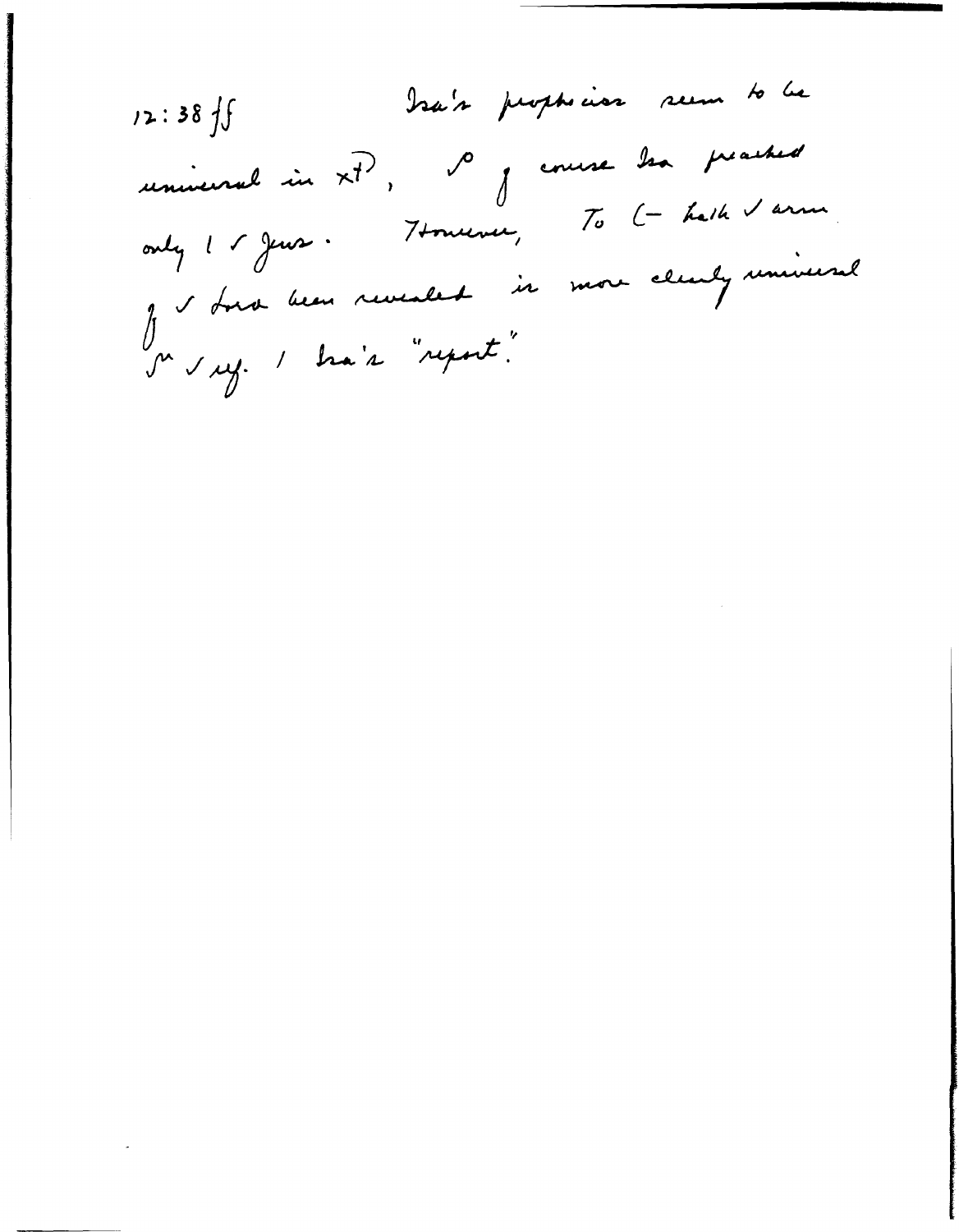lue are elected of pure grace and U. Again this is clearer in the Episses not j worke, no boasting, even faish is a gree jight. Y you had known Sod's free gift.  $4.410$ ye have not chosen me, but  $15:16$ <br> $19<sup>7</sup>$ 

S Aon gives life / Fever Le pleases  $5:21$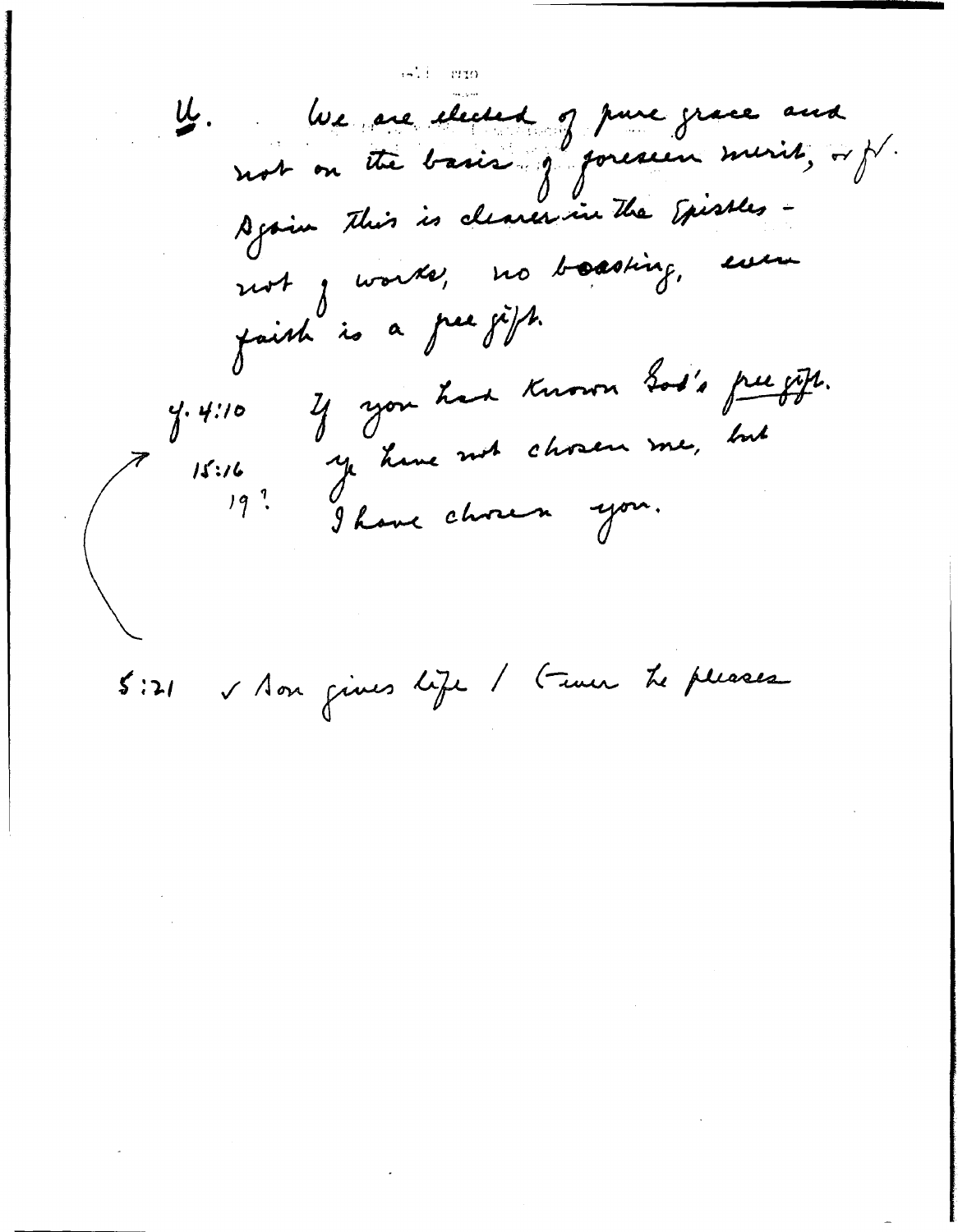d. in s'most umpopular j balvinistic doctrines. P. is I most popular sir most earily accepted 7 some effected Aminiaus. Now, it is notworship that of all just letters.<br>TULIP, LIP have a greatest emphasis in jn. not only emphasis reparably, but They are inderturned, so That similarisme uhis accept  $\rho$  s réject d'au proprez called epised. This is at it skd be, p v 5 doctrines au part j one logical agglornere J unilated ideas. They all fit together.

≰.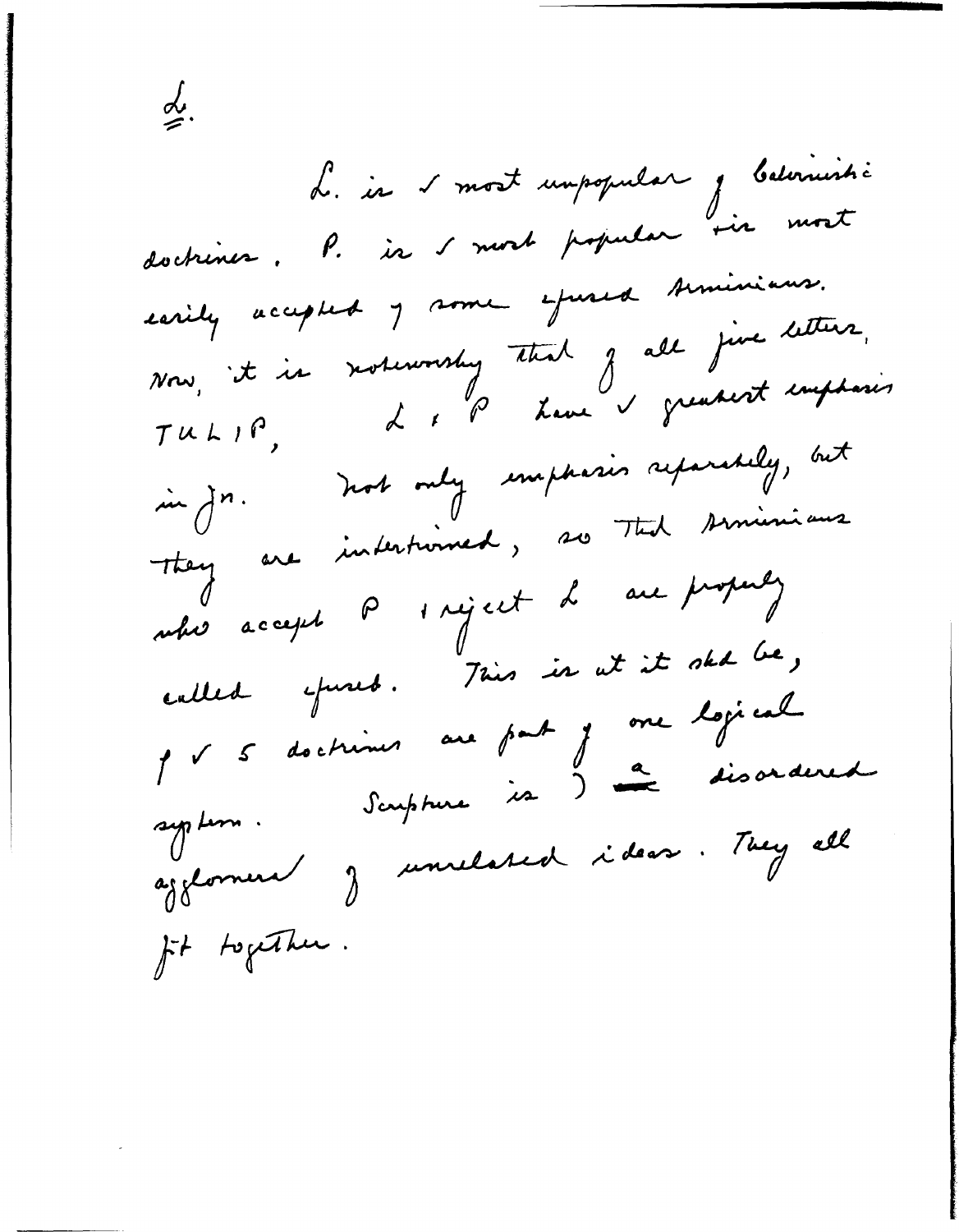(1) The Fasher has given a people to Christ. This people is not the entire human race. One communistrie ray Mar 3 is neuena,<br>: the entire race, of chom some resist,<br>but he who comes 6 Epx 6 w EVOV. is masculine. L'instrumited] The grammer of the comment is courset trav rejeir to the people en masse d' o Egg. individually. But Though en maire il is mot the human race, but cell of the mass come. did not come. The same commentator has little to say on the subject when he comes to 17:6 - for hun it is clear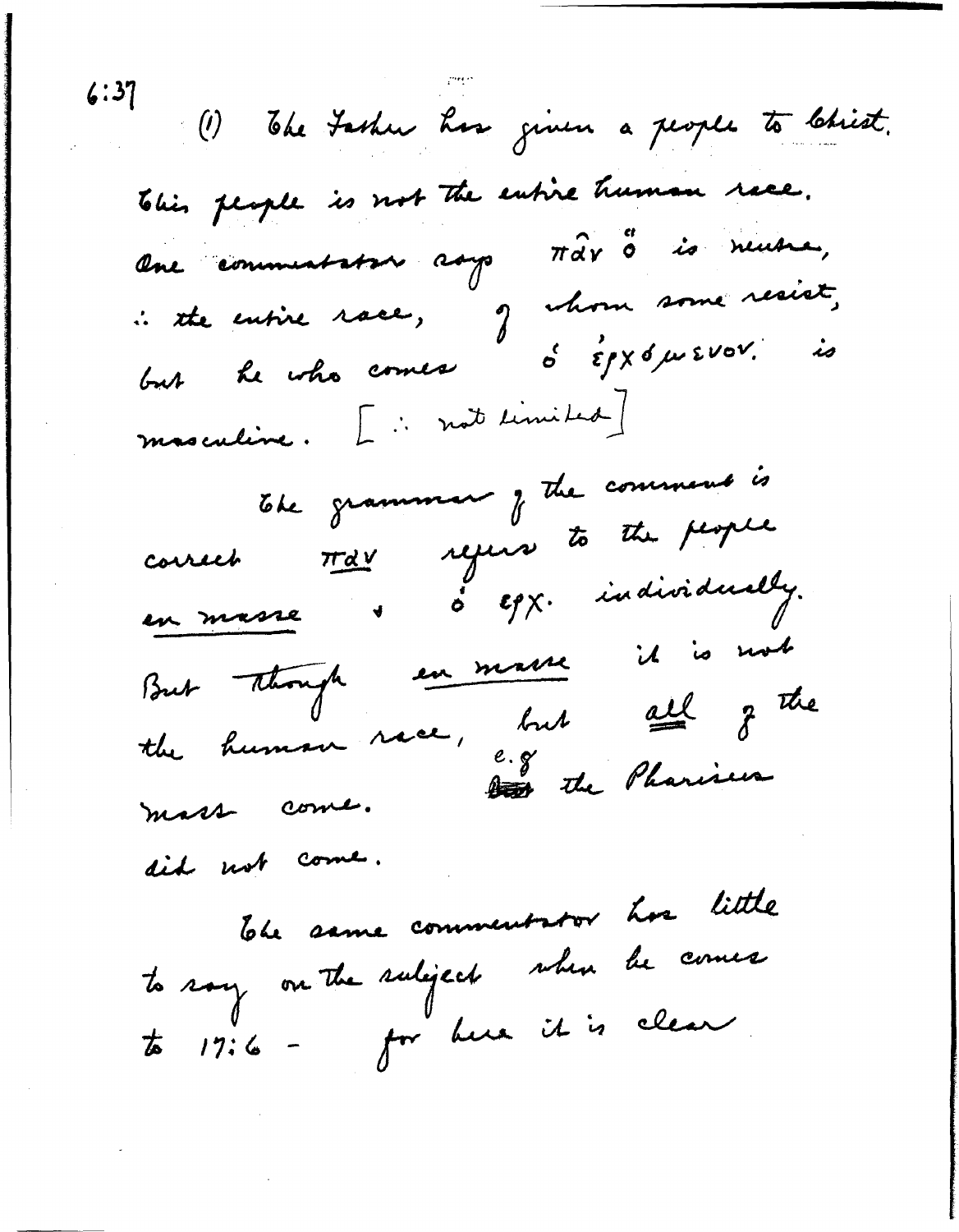that the men whom the Fasher game to bhish mere not all the world Still clearer in 17:9 - where the world and there were are contrasted. + 17:24 shows again that those whom the Fasher gave Christ will be with him + behold his glory. bbviously this does not include need z stating staat the Pharisees They had said 6:34 Lord, give us this bread. And alone this might be taken as widerce of their acceptance of Christ, But either they were ignorant or insincere.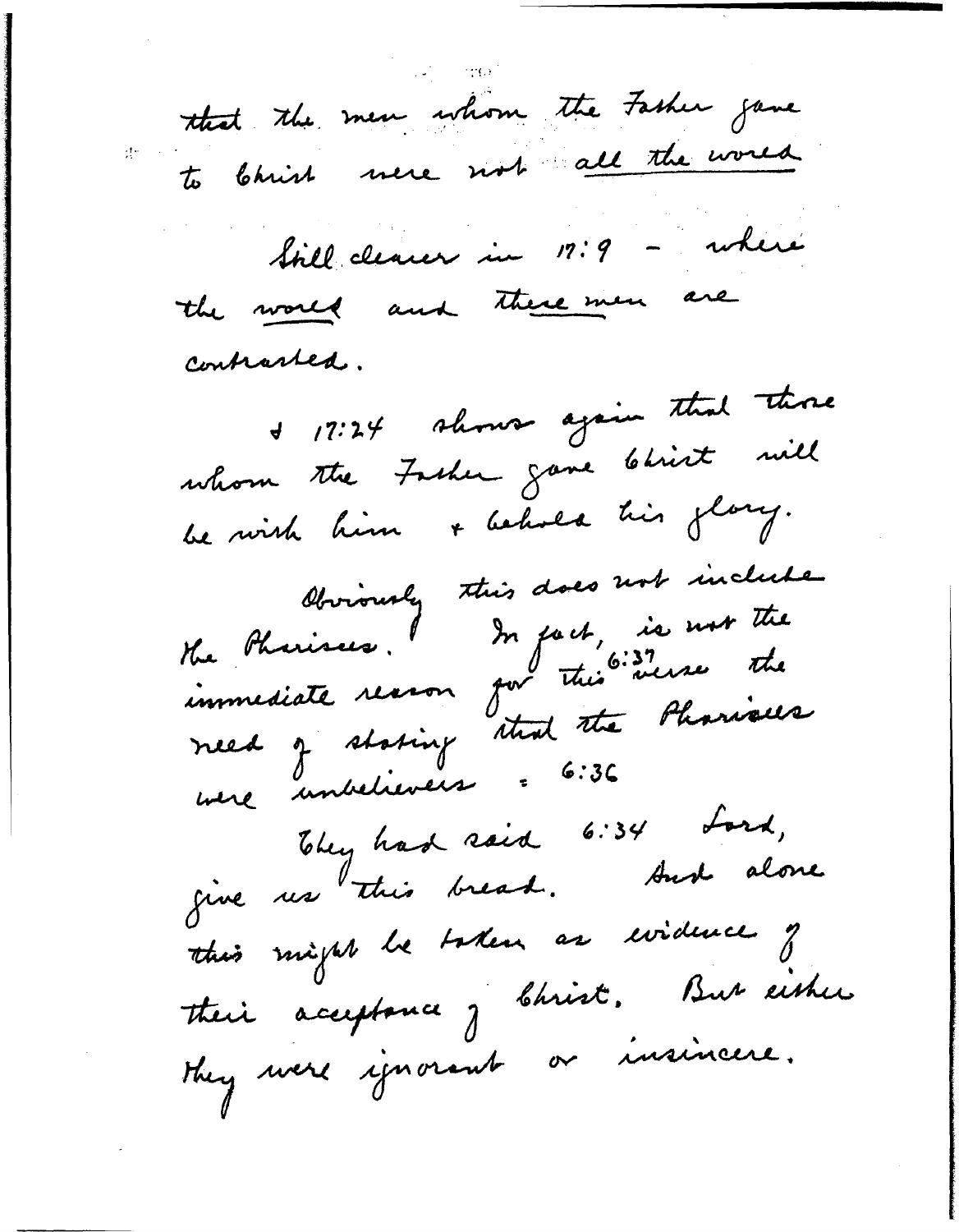In the next place. Those whom the Fasher gave Christ, will come. This identified the individuals. Anyone who as a matter y fact comes to Christ is one whom the Fasher you him. We do not Know who there individuals are begone They come. A Calvinist was accused J inconsistency for preaching to all people when only the elect would be saved; le replies, if you will put a too chalk most on the elect, I will preach only to them.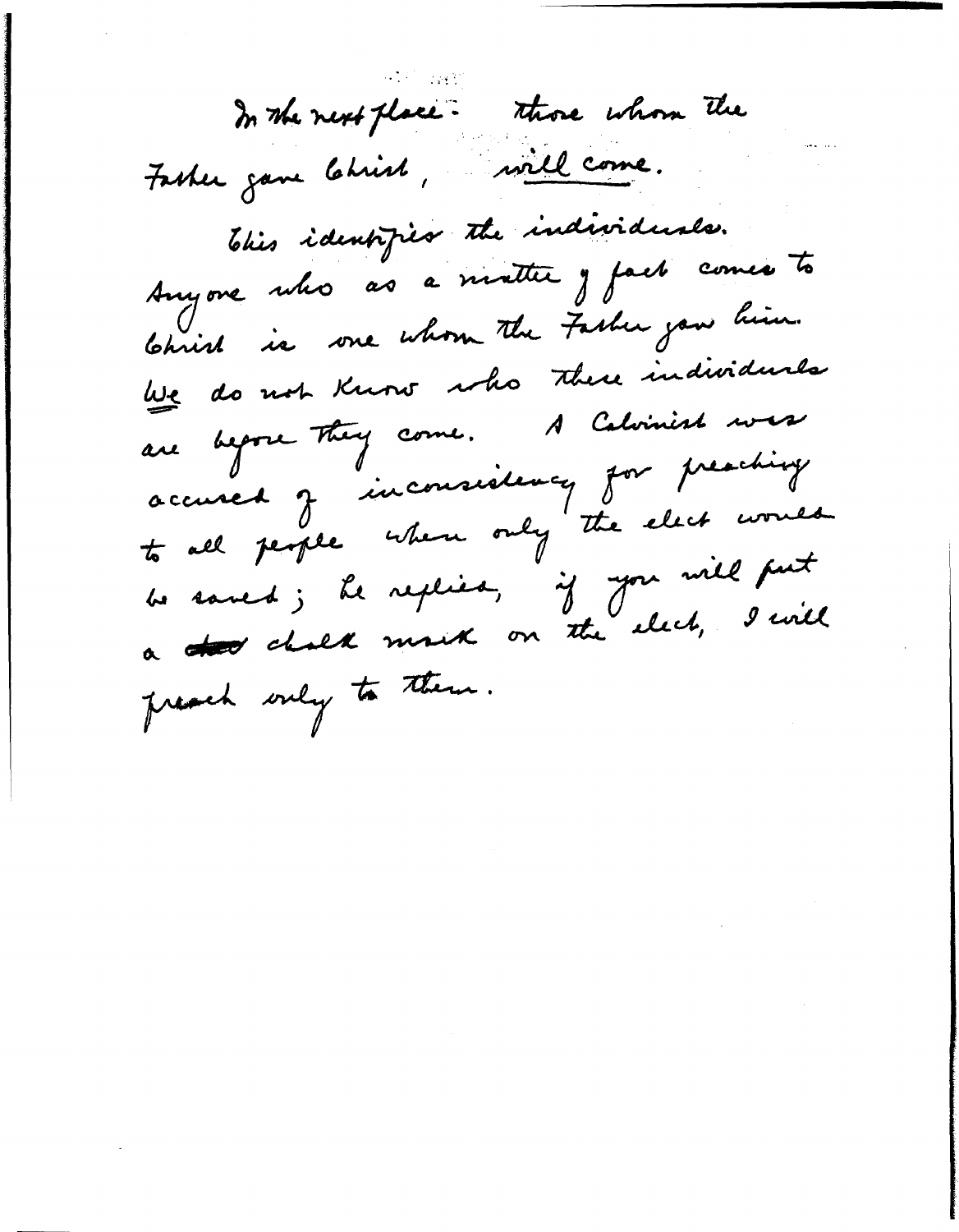And third, This werse should discourage no one bec it seacher Christ will not reject anyone who comes. Insincere (!) sinners excuse themselves But no one can know this. Anyone who comes sincerely is elect, and will not be cash out. 6:38,39. Note how the dimited Homement is connected with ? Jeans will surely receive all who come because le ceme donne prou heaven for that purpose - it is the tasher's will that more [ of the elect] be lost. N. B. those given by The Fisher and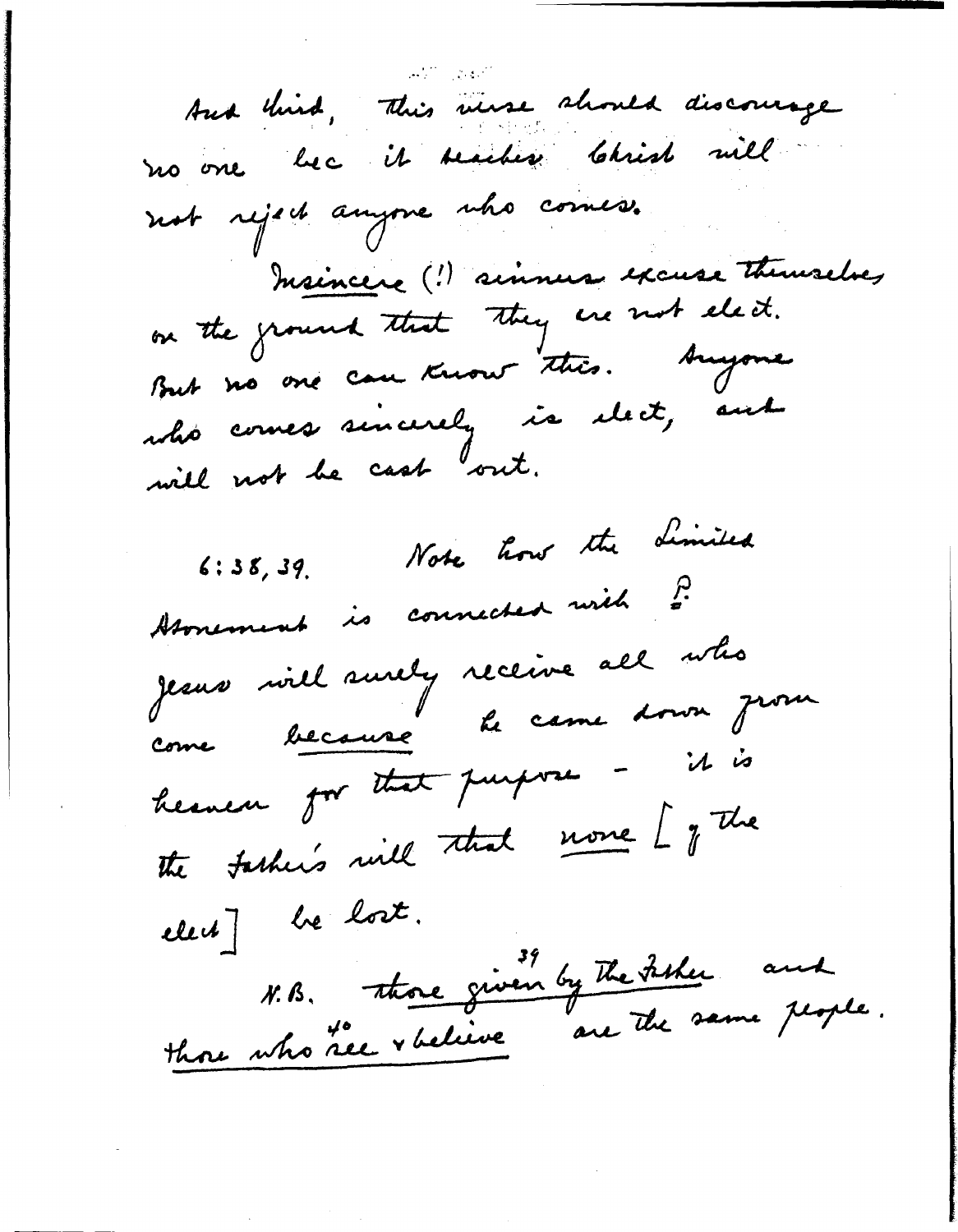41, 42. again show that the Jews or Phonicen are not included.

The distinction is made 44. 37 said, all still clearer: the Fasher gave will come. Here, 44, no one can come except the Father Only 9. initiates salvation. Il simon.<br>Only 9. initiates salvation. If men drow him. Only God can make come. a man willing to come. The will, dead in sin, hoter Lost and cannot please him (Rom 9:8)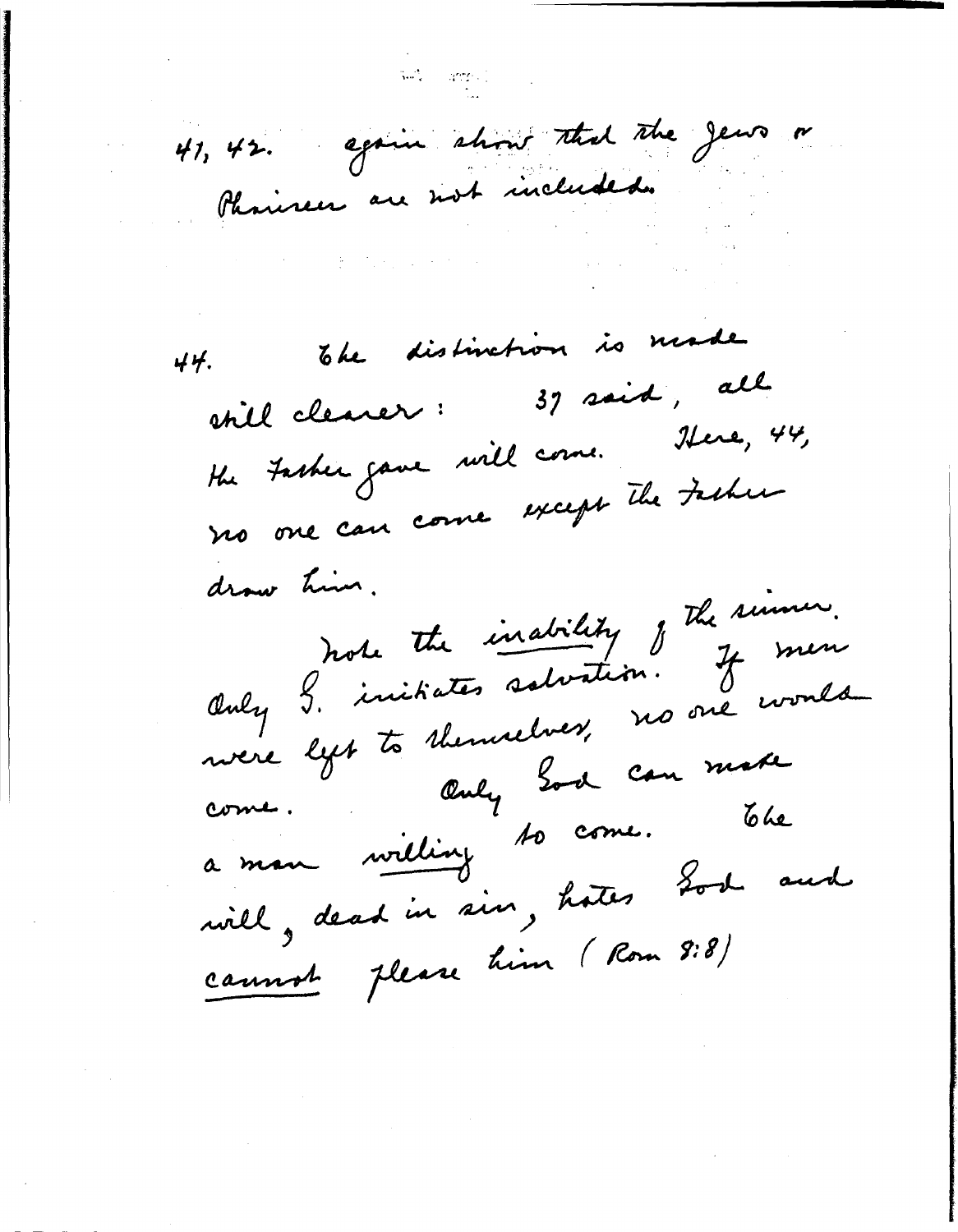$6:64$ 

 $1/0:11$ 

Jerus had Kun IV beging I won belong him.

 $6:76$ 

 $\label{eq:2.1} \frac{1}{2}\sum_{i=1}^n\frac{1}{2}\sum_{j=1}^n\frac{1}{2}\sum_{j=1}^n\frac{1}{2}\sum_{j=1}^n\frac{1}{2}\sum_{j=1}^n\frac{1}{2}\sum_{j=1}^n\frac{1}{2}\sum_{j=1}^n\frac{1}{2}\sum_{j=1}^n\frac{1}{2}\sum_{j=1}^n\frac{1}{2}\sum_{j=1}^n\frac{1}{2}\sum_{j=1}^n\frac{1}{2}\sum_{j=1}^n\frac{1}{2}\sum_{j=1}^n\frac{1}{2}\sum_{j=1}^n\$ 

 $\mathcal{L}_{\mathcal{A}}$  , and the second constraint in the constraint of the second constraint  $\mathcal{A}$ 

s shepherd lay down his. life probeep - ISV

coolives.

Quest : (n Xt died on t +, did he

iatend to save s'irised pope g sodom? Ite did intend to atone

I Mar + mores.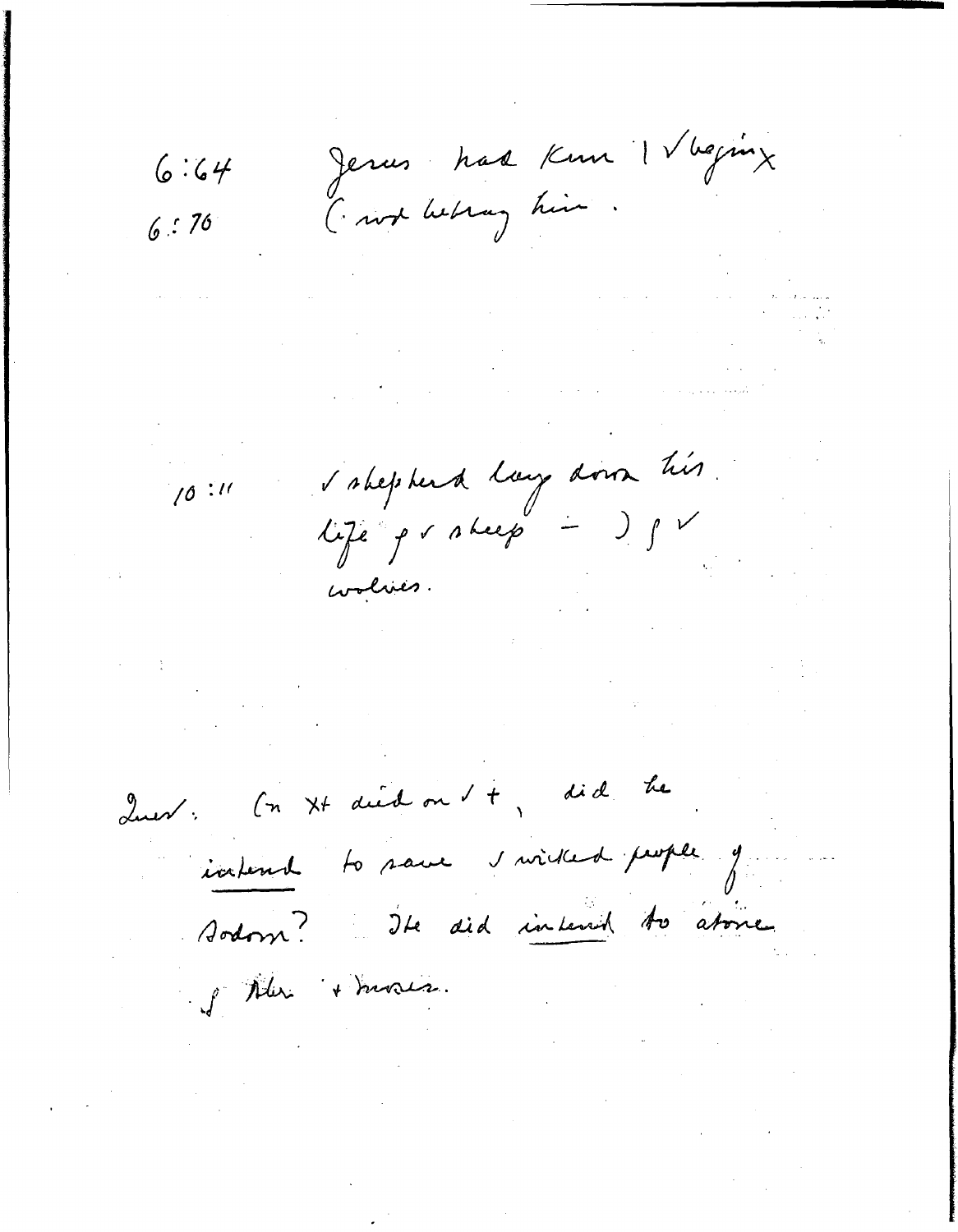I. Again, this is taught by implication more depinite teaching in the Episters. but cf. 1:13 bepotten... not y man but  $\n *J*$ 3:3 and all references to the new birsh. a child cannot resist being born. God's begetting is incristible 5:21 ble Son guickement whom he will, like raising the dead, of 5:25. The dead count resist. Besides, if Sod is really Almighty,<br>who can resist Sod's will. 6:37 All that the tasher give the shall come v 6:45 me God guarantees the results.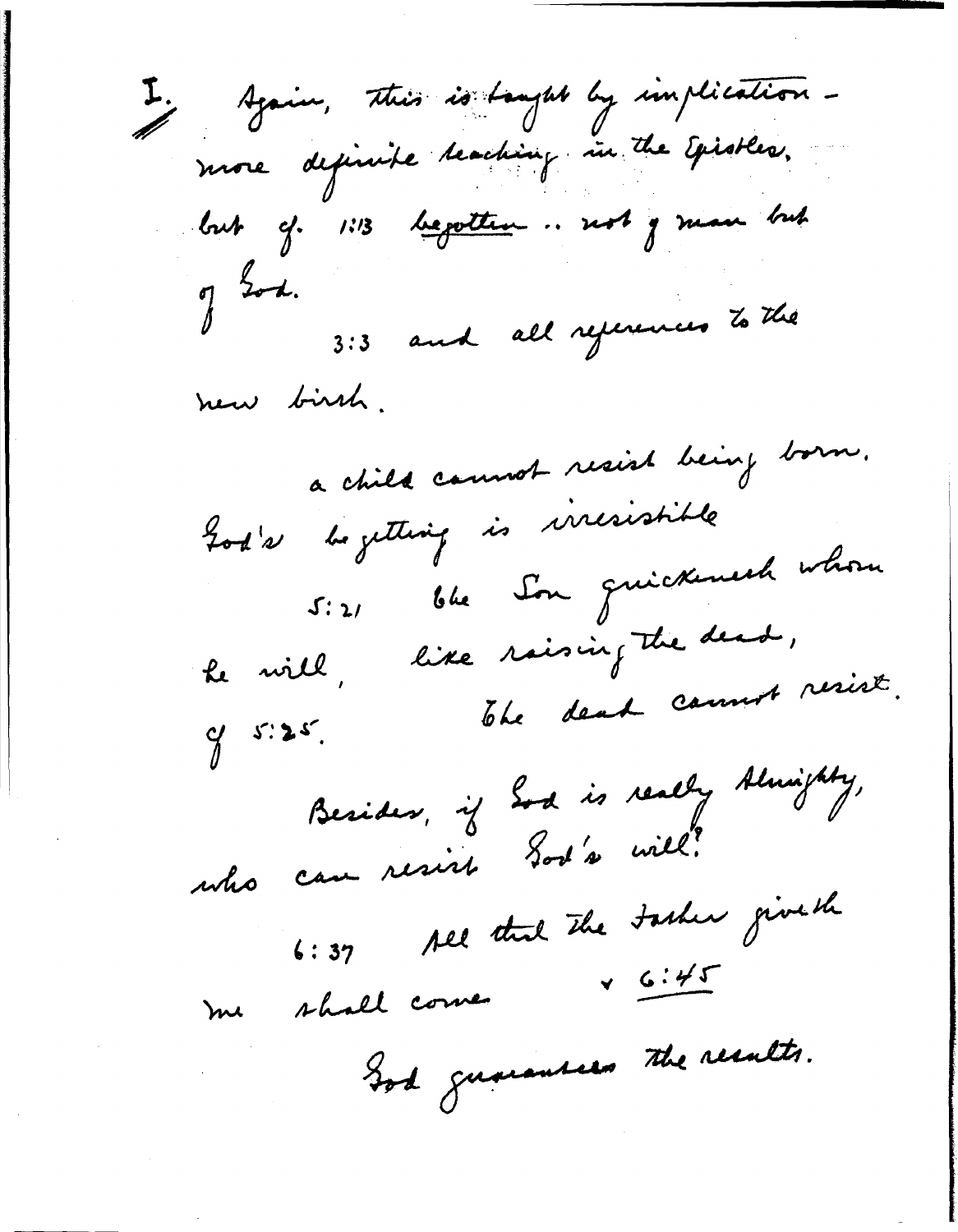$47, 50, 4$  again beach  $P$ ju the present purpose, me omit discussion of eating Christ's flesh<br>v its relation to Lord's Supper.

65, 66. The complex of ideas was too eating his flesh, and  $\frac{1}{\tilde{\sigma}}$ . or at least the exclusion of Jews, made many siject bhist. Perhaps they were not offended only or even chiefly because of L., but their rejection illustrates of - to the extent that even one of the disciples is a divil : 70-71.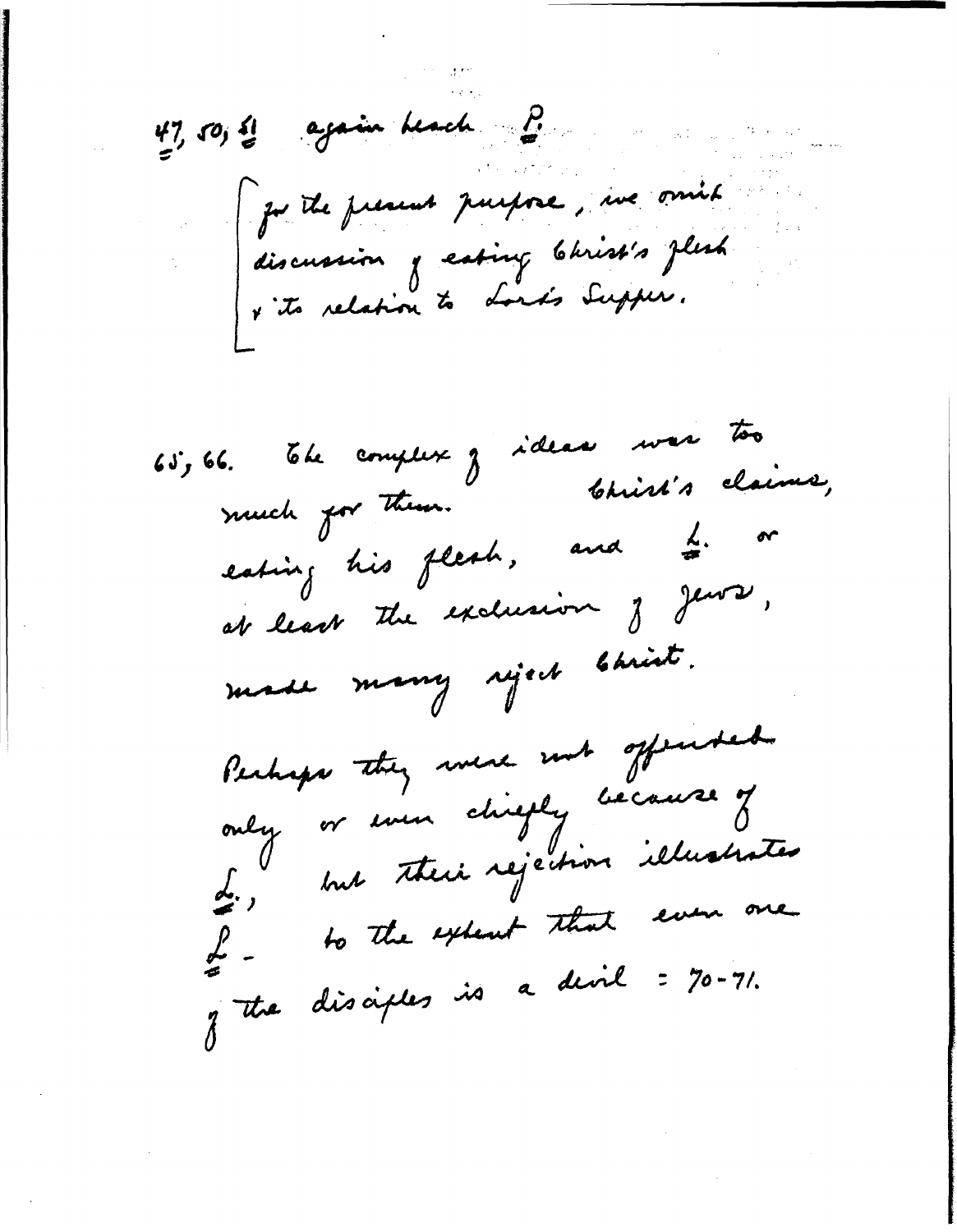In talking with Arminians + others not instructed in the word, there is one question that parces [unwilling] assent to di. When Christ suffered on The cross, whom did le intend The Pharises? to save! The simules destroyed by The Hood? Those burned up in Sodom? Or, his own? To avoid L. The reply works have tobe. Le dit not inhered to save anyone, but just to make salvation But then is not his expressed intention. He came to save!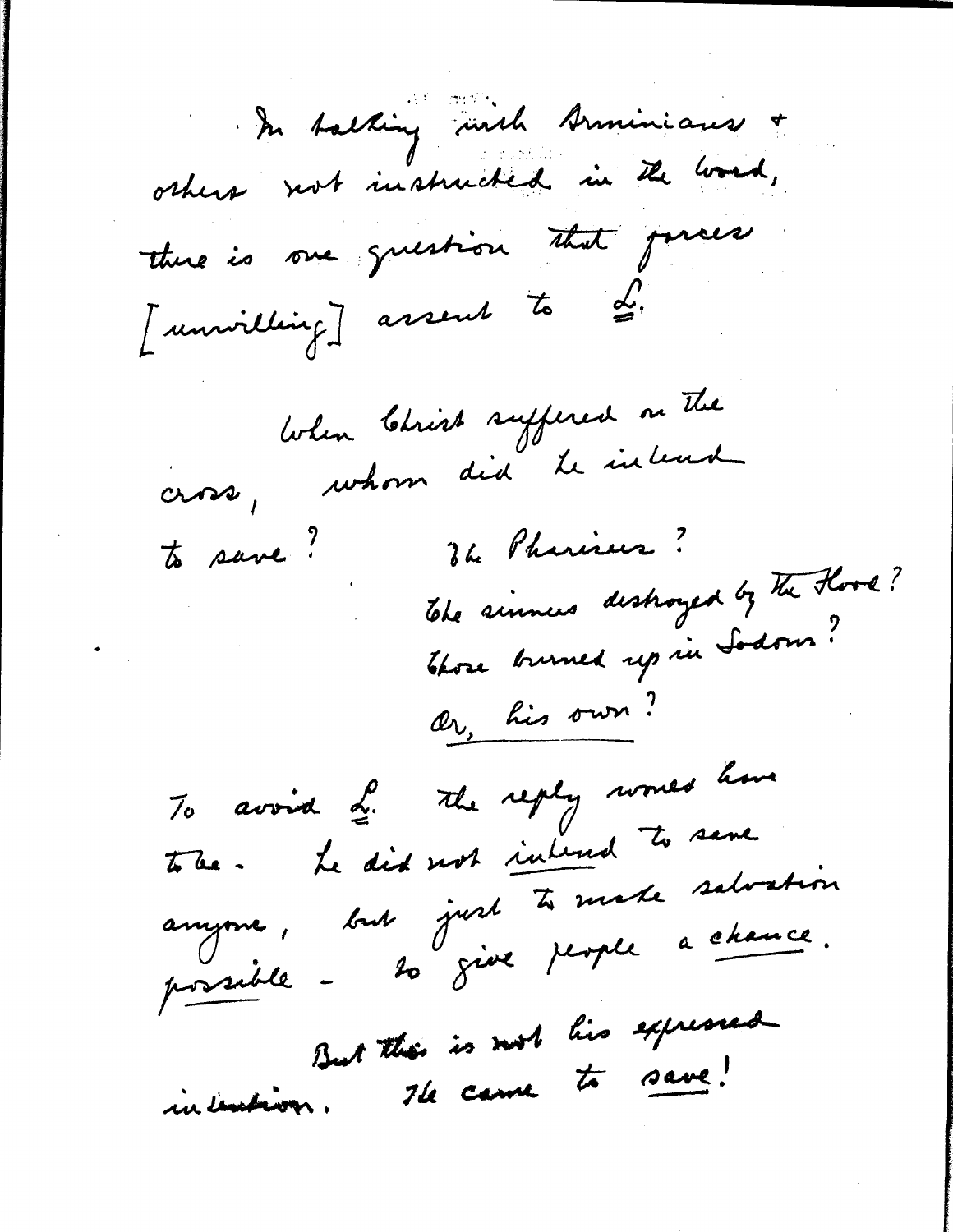a tanàna amin'ny<br>Ny INSEE dia mampiasa Also Jr. 10:14. The sheep Know Chich, he Knows Them. Christ dies for the sheep 1.e. for the people whom God gave him: it is the same group. Je are not og my skelp: therefore  $10:26$ Christ did not lay down his life for

them.

 $\int_{a}^{b} f(x) dx$  $N.$   $\beta$ .  $10:27-29$ We cannot closely connected. P sujet 2 consistently accept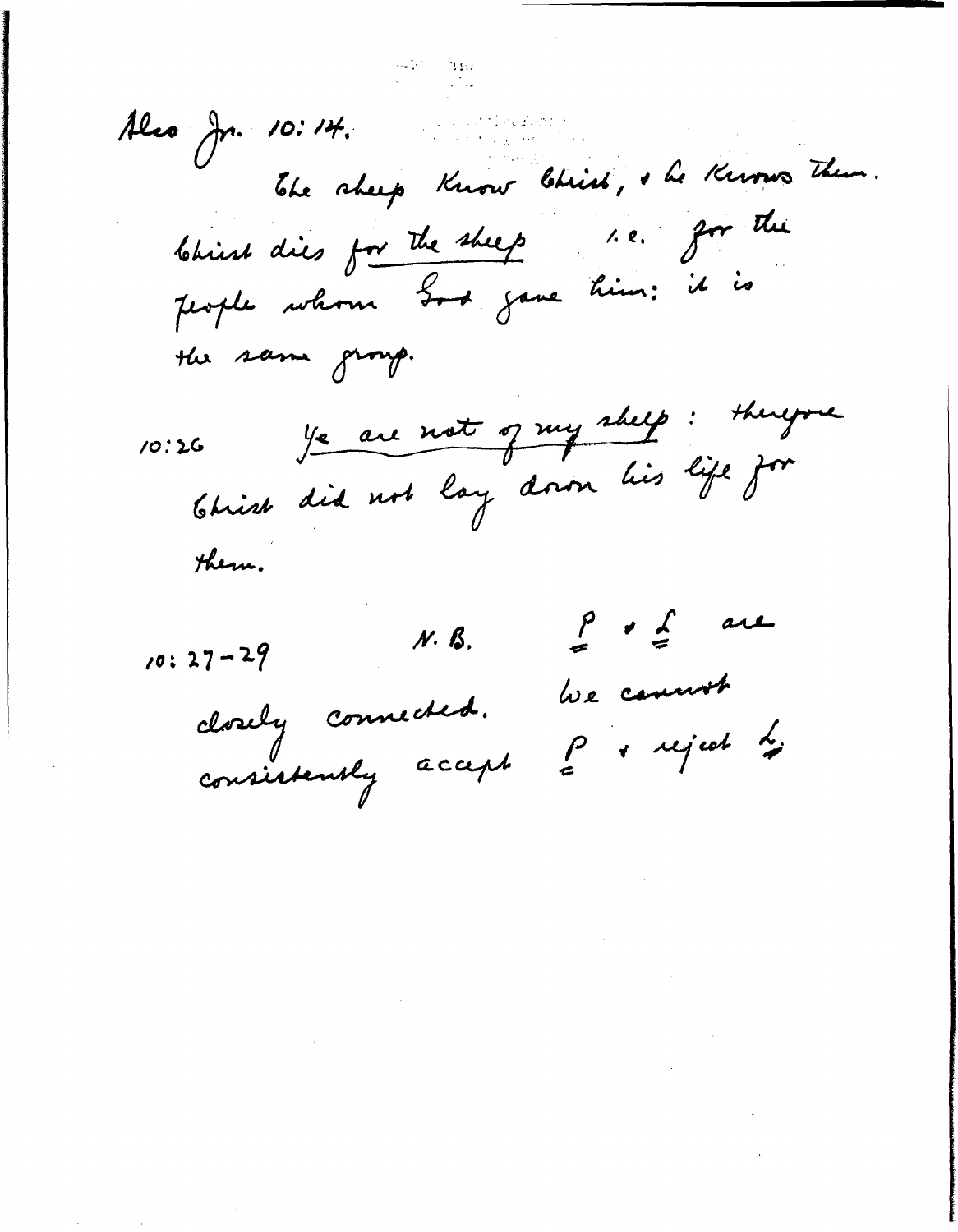P is v most popular sivialy réceived, fine pointe. Arminians au Lard pressed to defend & opposite. (sour believest in him shot) perioh  $3:1$ Thave exercise life. ditto  $3:16$ hash everlasting life.  $3:36$ 

 $\frac{1}{\sqrt{2}}$ 

All such reft to everlatting life

au in Laist nu v nu d'a ban

can have life i M lose it - a lige it is or can be lost is ) unestating.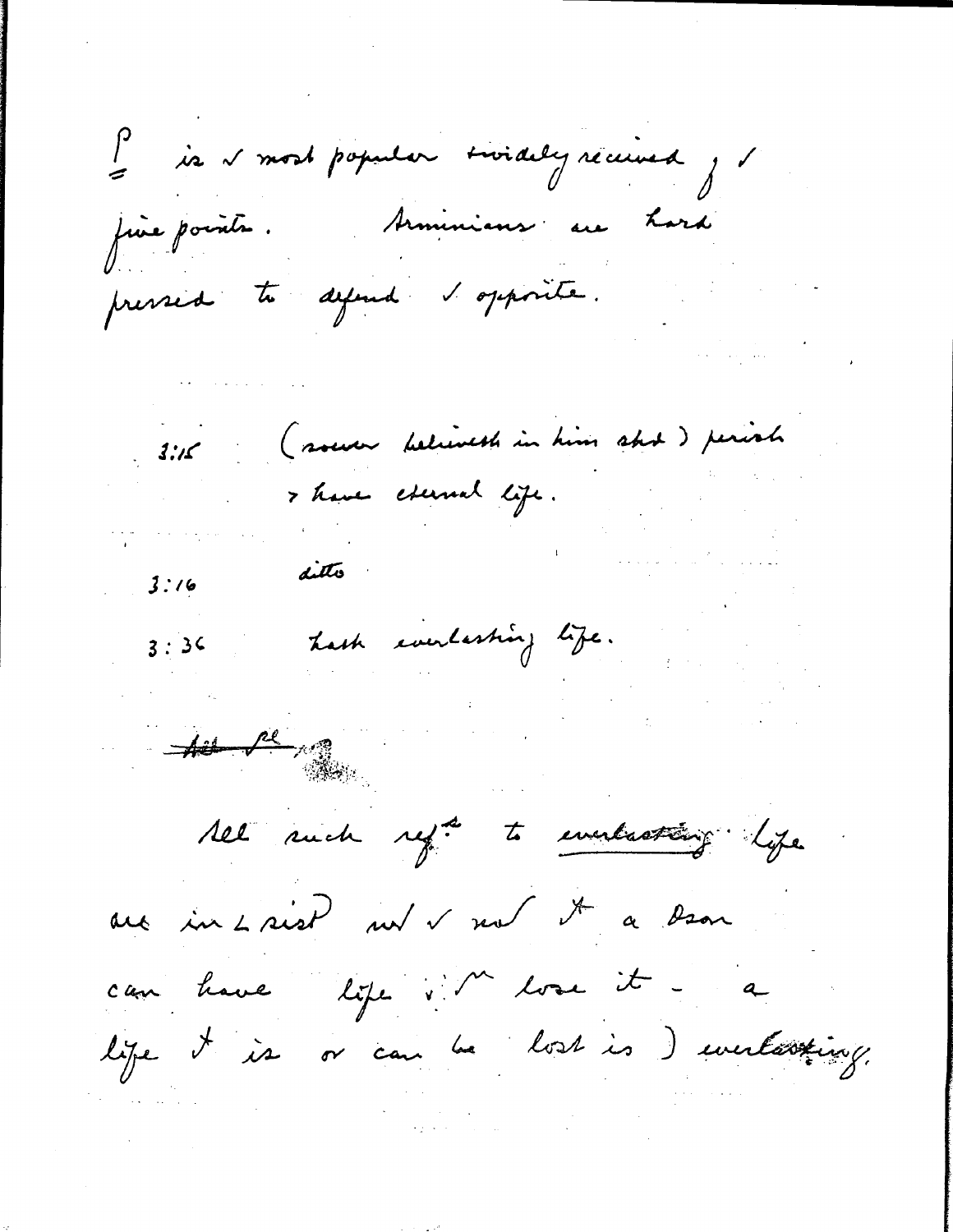(so ever drinkest g s water & Ishall  $4:14$ give him shall never thirst rever: emphatic du pin... Els > savater S d'hill give him shall be in him a well je valer apring up it everlast life.  $\label{eq:2.1} \begin{split} \mathcal{L}_{\text{max}}(\mathcal{L}_{\text{max}}) = \mathcal{L}_{\text{max}}(\mathcal{L}_{\text{max}}) \end{split}$  $\label{eq:2.1} \mathcal{L}_{\mathcal{A}}(\mathcal{A}) = \mathcal{L}_{\mathcal{A}}(\mathcal{A}) = \frac{1}{2} \mathcal{L}_{\mathcal{A}}(\mathcal{A}) + \mathcal{L}_{\mathcal{A}}(\mathcal{A}) = \mathcal{L}_{\mathcal{A}}(\mathcal{A})$ 

 $\mathcal{L}_{\text{max}}$  and  $\mathcal{L}_{\text{max}}$  and  $\mathcal{L}_{\text{max}}$  and  $\mathcal{L}_{\text{max}}$ 

 $\label{eq:2.1} \mathcal{L}(\mathbf{u}) = \mathcal{L}(\mathbf{u}) + \mathcal{L}(\mathbf{u}) = \mathcal{L}(\mathbf{u}) + \frac{\mathbf{u}}{\mathbf{u}} \mathbf{u} + \frac{\mathbf{u}}{\mathbf{u}} \mathbf{u} + \mathbf{u}$  $\mathcal{L}^{\mathcal{L}}(\mathcal{L}^{\mathcal{L}})$  . The contribution of  $\mathcal{L}^{\mathcal{L}}(\mathcal{L}^{\mathcal{L}})$ 

 $\mathcal{O}(\mathcal{A})$  and  $\mathcal{O}(\mathcal{O})$  are the properties of the set of  $\mathcal{O}(\mathcal{A})$ 

 $\label{eq:2.1} \frac{1}{\sqrt{2\pi}}\int_{0}^{\infty}\frac{1}{\sqrt{2\pi}}\left(\frac{1}{\sqrt{2\pi}}\right)^{2}e^{-\frac{1}{2}\left(\frac{1}{\sqrt{2\pi}}\right)}\frac{1}{\sqrt{2\pi}}\int_{0}^{\infty}\frac{1}{\sqrt{2\pi}}\frac{e^{-\frac{1}{2}\left(\frac{1}{\sqrt{2\pi}}\right)}}{\sqrt{2\pi}}\frac{e^{-\frac{1}{2}\left(\frac{1}{\sqrt{2\pi}}\right)}}{e^{-\frac{1}{2}\left(\frac{1}{\sqrt{2\pi}}\right)}}\frac{e^{-\frac{1}{2$ 

 $\label{eq:2} \mathcal{L}_{\text{max}}(\mathcal{L}_{\text{max}}(\mathbf{r}))$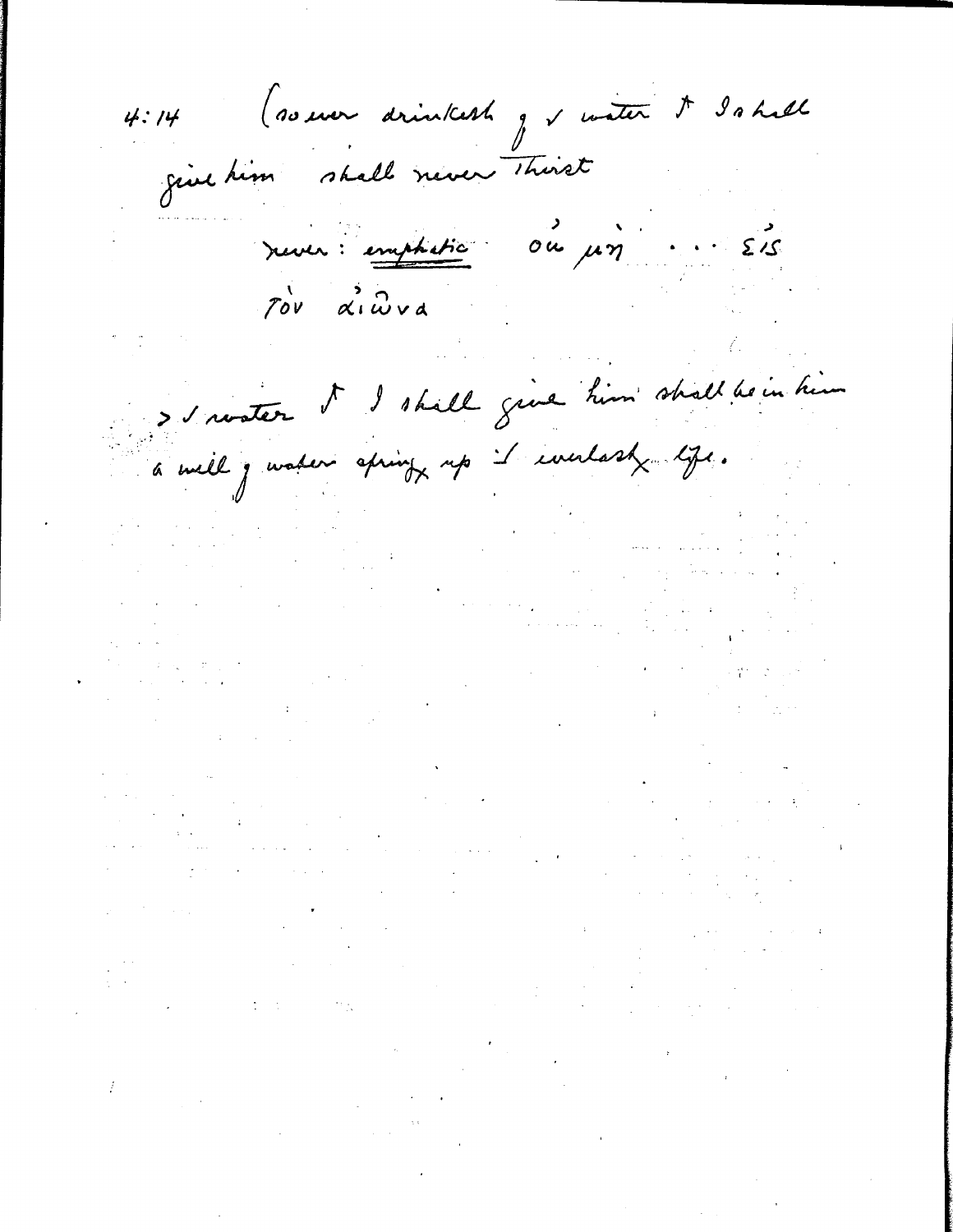N.B. XX dues ) offer a chance y releva,<br>Le grees salva. Those (believe receive  $\frac{\lambda}{2}$ . B.  $(t$  be opera 1.0. salva = edennal life.

6:35 [after feet  $\sqrt{10000}$ ] he it comests 1 me stall never ou pris hunger,

the it believed me shall neuer

OU un immore thant.

6:39 of all (he had given me, 9

 $\mathcal{A}^{\mathcal{A}}$  and the second constraint in the constraint of the second constraint  $\mathcal{A}^{\mathcal{A}}$ 

 $\mathcal{O}(\mathcal{O}(\mathcal{O}(\log n)^{1/2}))$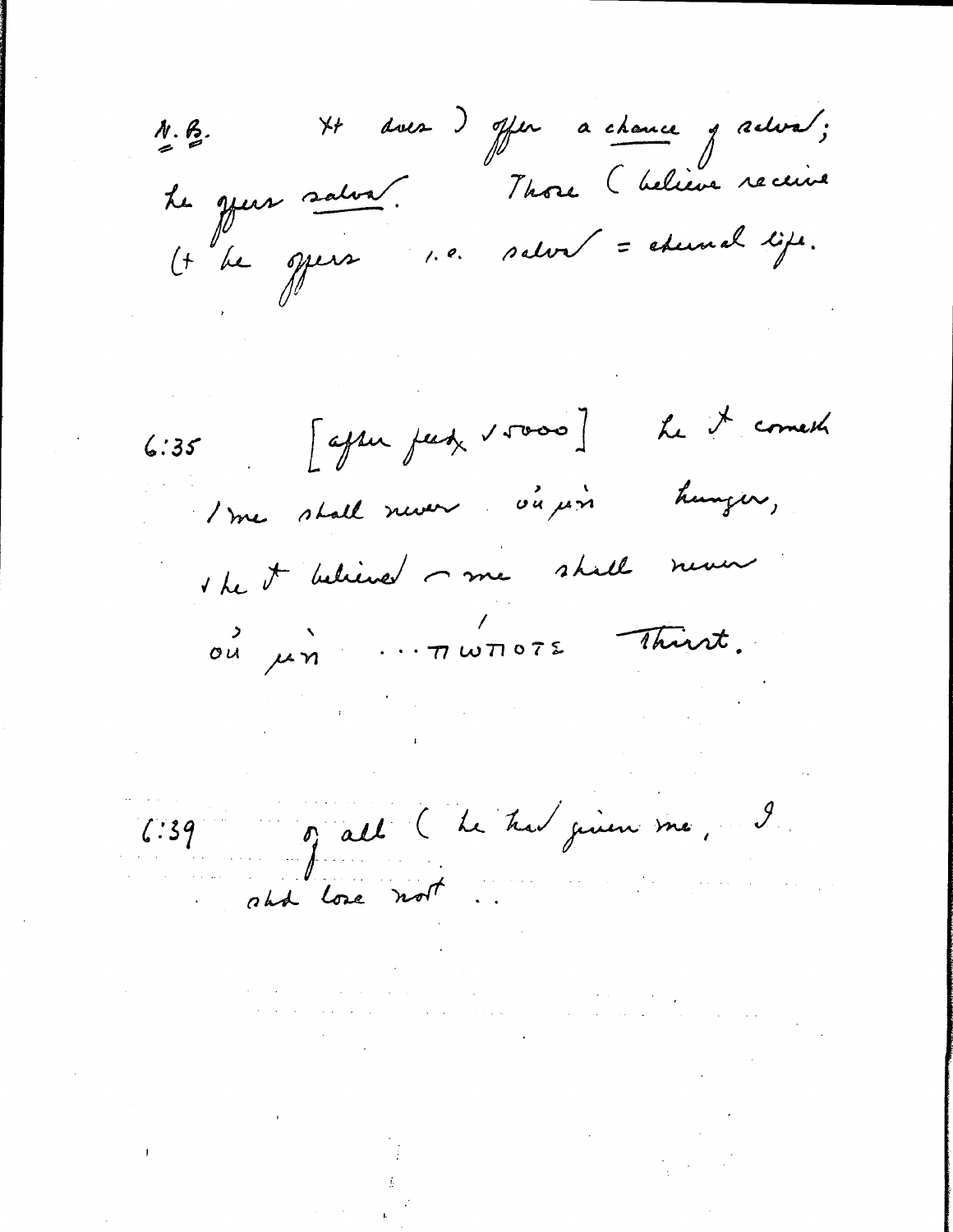Everyone Creev v Son staliens on hui  $6:40$ I will raise him may have worlook life up at & last day.

repeated  $6:44$ 

he shall live forever  $6:51$ 

 $\label{eq:2} \frac{1}{\sqrt{2}}\int_{\mathbb{R}^3}\frac{1}{\sqrt{2}}\left(\frac{1}{\sqrt{2}}\right)^2\frac{1}{\sqrt{2}}\left(\frac{1}{\sqrt{2}}\right)^2\frac{1}{\sqrt{2}}\left(\frac{1}{\sqrt{2}}\right)^2\frac{1}{\sqrt{2}}\left(\frac{1}{\sqrt{2}}\right)^2.$  $\label{eq:2} \left\langle \left\langle \hat{a}^{\dagger} \hat{a}^{\dagger} \right\rangle \right\rangle = \left\langle \hat{a}^{\dagger} \hat{a}^{\dagger} \hat{a}^{\dagger} \hat{a}^{\dagger} \right\rangle \left\langle \hat{a}^{\dagger} \right\rangle$  $840144$  $\label{eq:2.1} \frac{1}{\sqrt{2}}\int_{\mathbb{R}^3} \frac{1}{\sqrt{2}}\left(\frac{1}{\sqrt{2}}\right)^2\frac{1}{\sqrt{2}}\left(\frac{1}{\sqrt{2}}\right)^2\frac{1}{\sqrt{2}}\frac{1}{\sqrt{2}}\frac{1}{\sqrt{2}}\frac{1}{\sqrt{2}}\frac{1}{\sqrt{2}}\frac{1}{\sqrt{2}}\frac{1}{\sqrt{2}}\frac{1}{\sqrt{2}}\frac{1}{\sqrt{2}}\frac{1}{\sqrt{2}}\frac{1}{\sqrt{2}}\frac{1}{\sqrt{2}}\frac{1}{\sqrt{2}}\frac{1}{\sqrt$ 

 $\mathcal{L}^{\text{max}}_{\text{max}}$  and  $\mathcal{L}^{\text{max}}_{\text{max}}$ 

 $6:54$ 

 $\label{eq:2.1} \frac{1}{2} \sum_{i=1}^n \frac{1}{2} \sum_{j=1}^n \frac{1}{2} \sum_{j=1}^n \frac{1}{2} \sum_{j=1}^n \frac{1}{2} \sum_{j=1}^n \frac{1}{2} \sum_{j=1}^n \frac{1}{2} \sum_{j=1}^n \frac{1}{2} \sum_{j=1}^n \frac{1}{2} \sum_{j=1}^n \frac{1}{2} \sum_{j=1}^n \frac{1}{2} \sum_{j=1}^n \frac{1}{2} \sum_{j=1}^n \frac{1}{2} \sum_{j=1}^n \frac{$  $\label{eq:2.1} \frac{1}{\sqrt{2}}\int_{\mathbb{R}^3}\frac{d\mu}{\mu}\left(\frac{d\mu}{\mu}\right)^2\frac{d\mu}{\mu}\left(\frac{d\mu}{\mu}\right)^2\frac{d\mu}{\mu}\left(\frac{d\mu}{\mu}\right)^2\frac{d\mu}{\mu}\left(\frac{d\mu}{\mu}\right)^2.$  $\label{eq:2.1} \begin{split} \mathcal{L}_{\text{max}}(\mathcal{L}_{\text{max}}) = \mathcal{L}_{\text{max}}(\mathcal{L}_{\text{max}}) \mathcal{L}_{\text{max}}(\mathcal{L}_{\text{max}}) \\ = \mathcal{L}_{\text{max}}(\mathcal{L}_{\text{max}}) \mathcal{L}_{\text{max}}(\mathcal{L}_{\text{max}}) \mathcal{L}_{\text{max}}(\mathcal{L}_{\text{max}}) \mathcal{L}_{\text{max}}(\mathcal{L}_{\text{max}}) \mathcal{L}_{\text{max}}(\mathcal{L}_{\text{max}}) \mathcal{L}_{\text{max}}(\mathcal{L}_{\text$ 

 $\label{eq:2.1} \frac{1}{\sqrt{2}}\int_{\mathbb{R}^3}\frac{1}{\sqrt{2}}\left(\frac{1}{\sqrt{2}}\right)^2\frac{1}{\sqrt{2}}\left(\frac{1}{\sqrt{2}}\right)^2\frac{1}{\sqrt{2}}\left(\frac{1}{\sqrt{2}}\right)^2\frac{1}{\sqrt{2}}\left(\frac{1}{\sqrt{2}}\right)^2.$  $\label{eq:2.1} \mathcal{L}_{\text{max}}(\mathcal{L}_{\text{max}}) = \mathcal{L}_{\text{max}}(\mathcal{L}_{\text{max}})$  $\label{eq:2.1} \mathcal{L}(\mathcal{A}) = \mathcal{L}(\mathcal{A}) = \mathcal{L}(\mathcal{A})$  $\label{eq:2.1} \frac{1}{\sqrt{2}}\int_{\mathbb{R}^3}\frac{1}{\sqrt{2}}\left(\frac{1}{\sqrt{2}}\right)^2\frac{1}{\sqrt{2}}\left(\frac{1}{\sqrt{2}}\right)^2\frac{1}{\sqrt{2}}\left(\frac{1}{\sqrt{2}}\right)^2\frac{1}{\sqrt{2}}\left(\frac{1}{\sqrt{2}}\right)^2.$ 

 $\label{eq:2.1} \frac{1}{\sqrt{2\pi}}\int_{0}^{\infty}\frac{1}{\sqrt{2\pi}}\left(\frac{1}{\sqrt{2\pi}}\int_{0}^{\infty}\frac{1}{\sqrt{2\pi}}\left(\frac{1}{\sqrt{2\pi}}\right)^{2}e^{-\frac{1}{2}\left(\frac{1}{\sqrt{2\pi}}\right)}\frac{1}{\sqrt{2\pi}}\right)\frac{1}{\sqrt{2\pi}}\frac{1}{\sqrt{2\pi}}\frac{1}{\sqrt{2\pi}}\frac{1}{\sqrt{2\pi}}\frac{1}{\sqrt{2\pi}}\frac{1}{\sqrt{2\pi}}\frac{1}{\sqrt{2\pi}}$  $\label{eq:2} \frac{1}{\sqrt{2}}\sum_{i=1}^n\frac{1}{\sqrt{2}}\sum_{i=1}^n\frac{1}{\sqrt{2}}\sum_{i=1}^n\frac{1}{\sqrt{2}}\sum_{i=1}^n\frac{1}{\sqrt{2}}\sum_{i=1}^n\frac{1}{\sqrt{2}}\sum_{i=1}^n\frac{1}{\sqrt{2}}\sum_{i=1}^n\frac{1}{\sqrt{2}}\sum_{i=1}^n\frac{1}{\sqrt{2}}\sum_{i=1}^n\frac{1}{\sqrt{2}}\sum_{i=1}^n\frac{1}{\sqrt{2}}\sum_{i=1}^n\frac{1$  $\label{eq:2.1} \frac{1}{\sqrt{2}}\int_{0}^{\infty}\frac{1}{\sqrt{2\pi}}\left(\frac{1}{\sqrt{2\pi}}\right)^{2}d\mu_{\rm{eff}}\,d\mu_{\rm{eff}}$  $\label{eq:2.1} \frac{1}{\sqrt{2\pi}}\int_{0}^{\infty}\frac{1}{\sqrt{2\pi}}\left(\frac{1}{\sqrt{2\pi}}\right)^{2\alpha} \frac{1}{\sqrt{2\pi}}\int_{0}^{\infty}\frac{1}{\sqrt{2\pi}}\frac{1}{\sqrt{2\pi}}\frac{1}{\sqrt{2\pi}}\frac{1}{\sqrt{2\pi}}\frac{1}{\sqrt{2\pi}}\frac{1}{\sqrt{2\pi}}\frac{1}{\sqrt{2\pi}}\frac{1}{\sqrt{2\pi}}\frac{1}{\sqrt{2\pi}}\frac{1}{\sqrt{2\pi}}\frac{1}{\sqrt{2\pi}}\frac{$ 

 $\mathcal{L}_{\text{max}}$  and  $\mathcal{L}_{\text{max}}$  . The  $\mathcal{L}_{\text{max}}$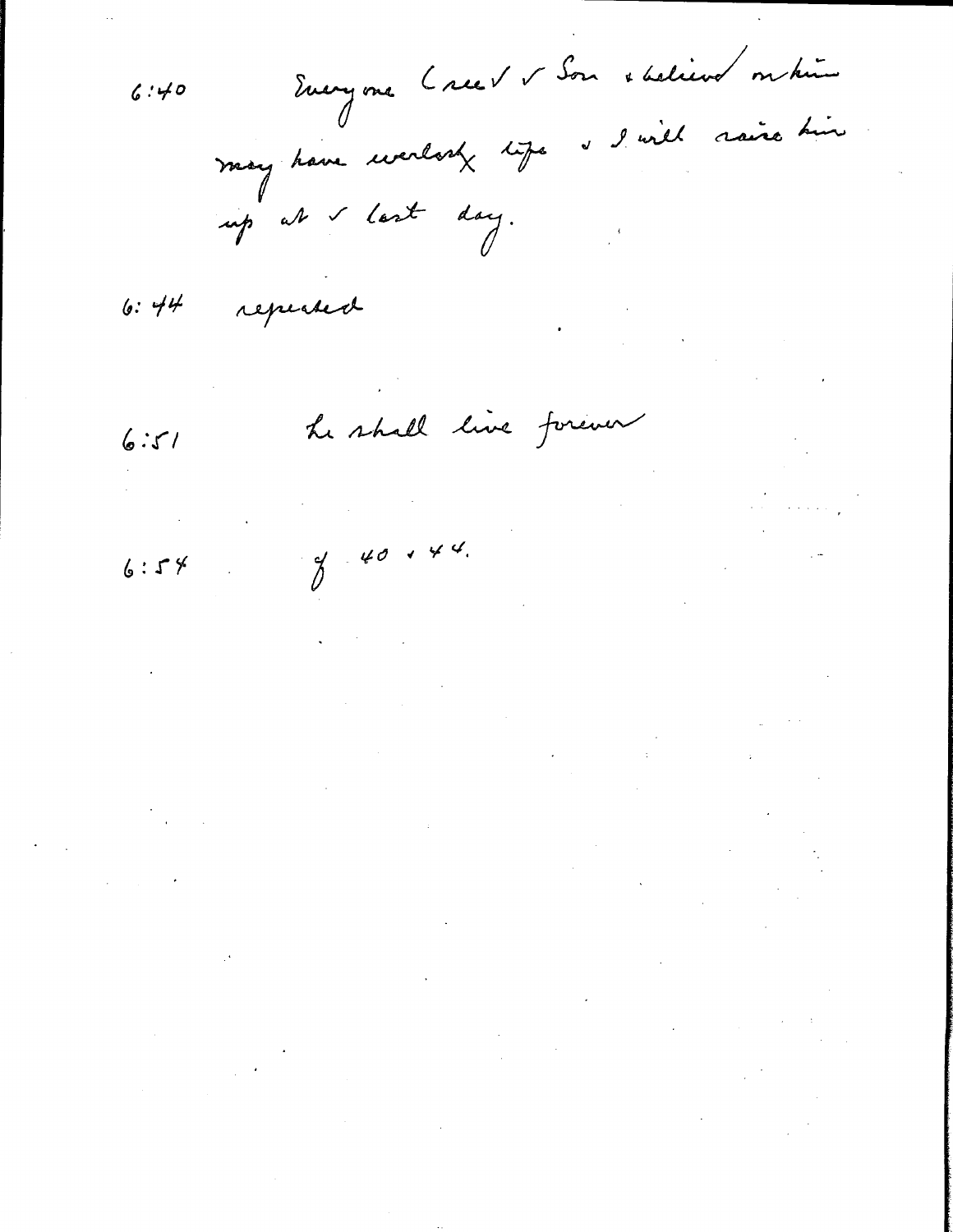$10:28$ 

I give unto 5 eternal life

They shall never perish ou un . 215 Tou diwna

Leit skill any one place. I only my haud

 $\mathcal{L}_{\text{max}}$  and  $\mathcal{L}_{\text{max}}$ 

 $\label{eq:2.1} \frac{1}{\sqrt{2}}\int_{\mathbb{R}^3}\frac{1}{\sqrt{2}}\left(\frac{1}{\sqrt{2}}\right)^2\frac{1}{\sqrt{2}}\left(\frac{1}{\sqrt{2}}\right)^2\frac{1}{\sqrt{2}}\left(\frac{1}{\sqrt{2}}\right)^2\frac{1}{\sqrt{2}}\left(\frac{1}{\sqrt{2}}\right)^2.$ 

 $\label{eq:2.1} \mathcal{L}_{\mathcal{A}}(\mathcal{A})=\mathcal{L}_{\mathcal{A}}(\mathcal{A})\mathcal{L}_{\mathcal{A}}(\mathcal{A})\mathcal{L}_{\mathcal{A}}(\mathcal{A})$ 

 $10:29$ 

ho one is able / plack tout of my ZM heud.

I I Armeniaus shill hide This is all so expected i heads in shame.

 $\mathcal{L}^{\text{max}}_{\text{max}}$  and  $\mathcal{L}^{\text{max}}_{\text{max}}$ 

 $\mathcal{L}(\mathcal{L}^{\mathcal{L}})$  and  $\mathcal{L}^{\mathcal{L}}$  are the set of the set of  $\mathcal{L}^{\mathcal{L}}$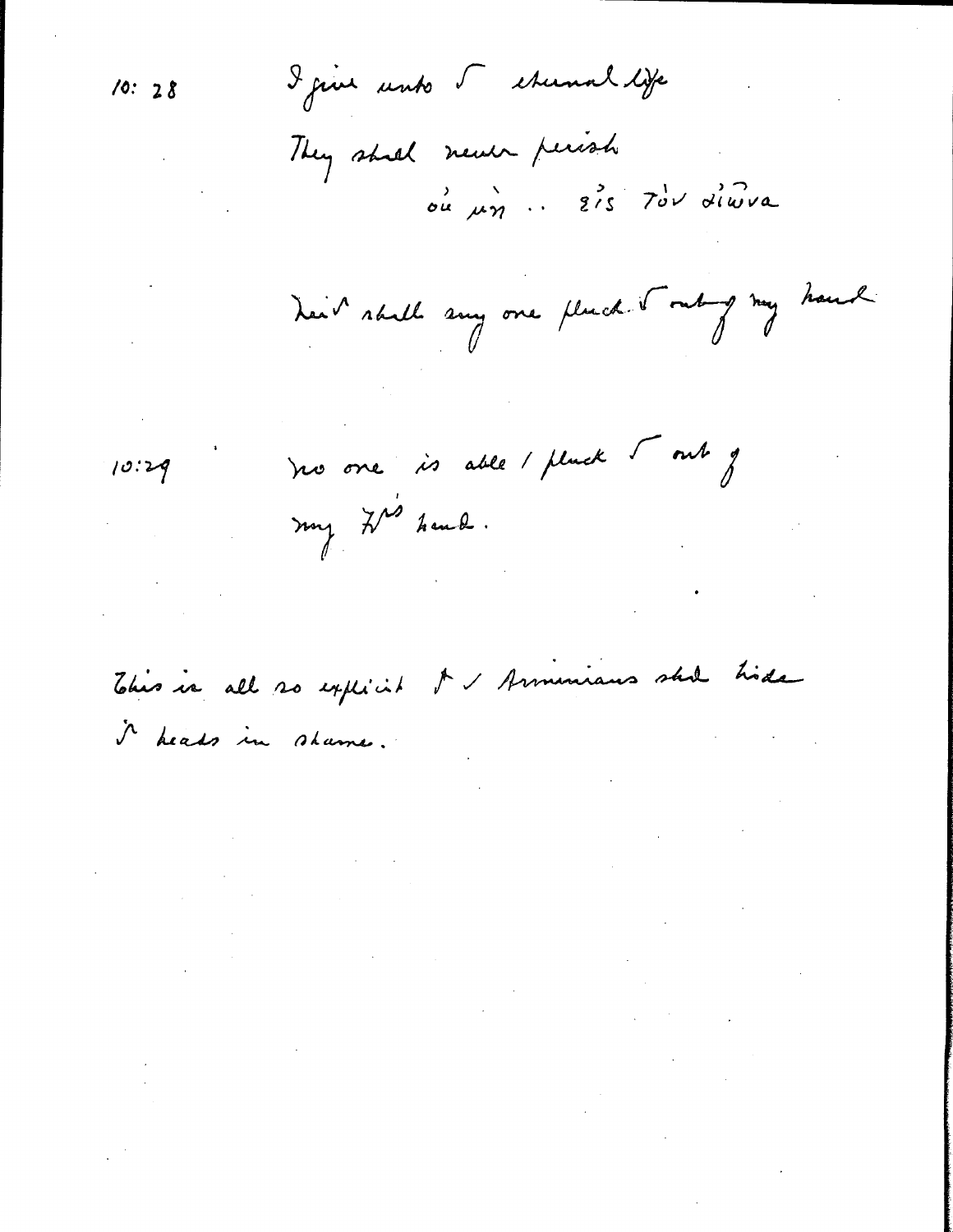Other Calvinisms in Jn indicating Freardmation. 6:64,65. Just had been chosen ju his wil task.  $7: 6, 30;$   $8: 20;$   $13:1$  This time was not yet come. Los had a plan +<br>the georo could not disrupt that plan. Ele man "vous born blind in order that God's mercy might be<br>openly shown in him " [ - wegmonth]  $9:3.$ Los's plan - his importanate Lozarus sickened + died to  $11:4$  + 42. demonstrate the glory of God. prophecy shows that the  $12:38,39$  $13:18$  $16:25$ God's eternal counsel.  $19:36$ Pilate's power comes grow Lod. 19: 11